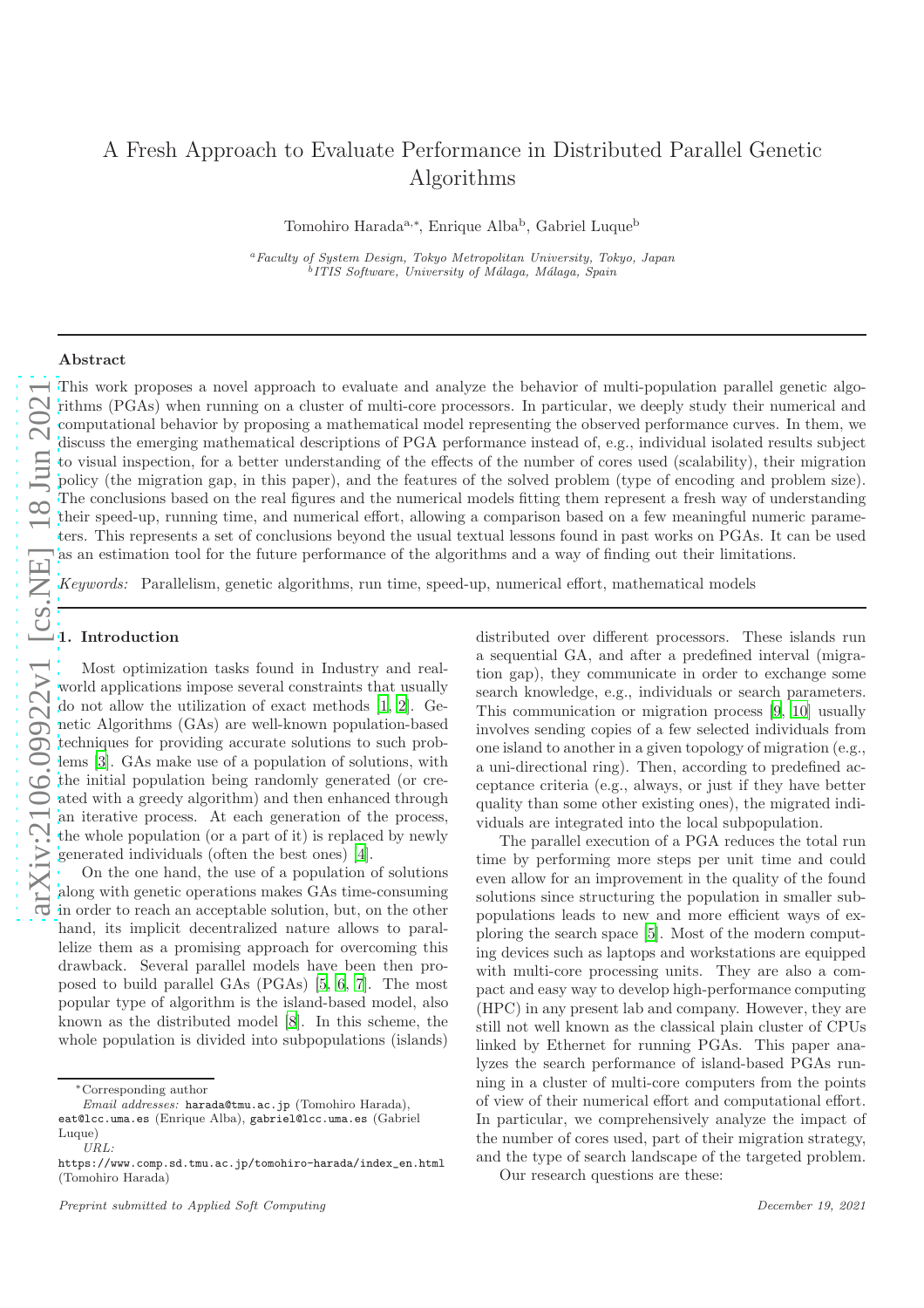- RQ1: How do the number of cores, the problem size, and the migration gap affect the search performance of PGAs?
- RQ2: Can we get beyond the mere visual inspection of graphs/tables to analyze speed-up in PGAs and other metrics?
- RQ3: How do the computational and numerical efforts relate to problem size and discrete nature?

To answer these research questions, we conduct experiments using a cluster of multiprocessors, a commodity MIMD (Multiple Instruction, Multiple Data) architecture. As a PGA method, this paper uses a distributed islandbased steady-state GA (dssGA). Our experiments focus on the two NP-hard problems: the P-PEAKS problem, using a binary encoding, and the vehicle routing problem (VRP), which uses permutations. This choice is easy to justify since they represent two very important families of problems in combinatorial optimization. To answer RQ1, we solve these two problems with different sizes (dimensions) while also studying the migration gap and the different cores used (a high number of combinations and independent runs needed). Although a migration strategy involves making many decisions (gap, selection policy, and distributed topology), this paper focuses on the migration gap as a first approach to test our fresh understanding of their performance under a wide set of configurations. Indeed, the migration gap highly impacts the diversity of the island-based PGA. For RQ2, we devise a mathematical model that enables a higher level and quantitative analysis beyond the usual comparison of figures in tables/graphs found in the literature. We then used all that for a final study of PGAs to better understand their computational and numerical efforts (RQ3).

The rest of this document is organized as follows: the next section discusses previous studies over the same topics tackled in this work. Section [3](#page-2-0) presents some background information about distributed GAs. Section [4](#page-2-1) proposes our fresh way to understand PGA performance. Sections [5](#page-3-0) and [6](#page-4-0) detail our benchmark and the experimental settings used in this paper, respectively, while Sections [7](#page-6-0) and [8](#page-7-0) analyze the results from different points of view: wall-clock time and numerical performance. Finally, we will end this work with a summary of the results (Section [10\)](#page-14-0), general conclusions, and future research in light of our results (Section [11\)](#page-14-1).

## 2. Related Works

This section focuses on existing scientific articles analyzing the behavior of island-based PGAs and related evolutionary algorithms. For this, we have performed a systematic review looking for papers dealing with our topics during the last ten years. "Speed-up," "distributed evolutionary algorithms," and "island model" are some of the terms that have been searched on traditional literature

platforms on this domain (IEEE Xplore, ACM Digital Library, SCOPUS, Google Scholar...).

Most of the papers found focused on solving a specific problem instead of analyzing the running algorithm to understand it: scheduling [\[11](#page-19-7)], clustering [\[12\]](#page-19-8), satellite design [\[13\]](#page-19-9), and routing [\[14\]](#page-19-10). The main objective of these studies was very different from the proposed in our work; however, they allow us to conclude on the good health of PGAs nowadays for many application fields. This also means that the kind of analysis we do in our paper can benefit many practitioners. In this sense, we could find several works analyzing the behavior from two different perspectives: more theoretical studies and more experimental analysis.

From a formal point of view, the authors in [\[15\]](#page-19-11) presented a method for analyzing the run time of parallel evolutionary algorithms with a spatially structured population. This allowed an estimate of the speed-up under different migration topologies. Moreover, in [\[16\]](#page-19-12), the same authors studied the influence of some migration parameters using a theoretical run time analysis. Both papers improved the body of knowledge about parallel metaheuristic based on the island model. However, they imposed some assumptions which usually are not found in real-world scenarios, limiting their impact. This is a reason to also go for mixed studies like this present one, where we combine actual thousands of experimental runs with a mathematical understanding of their shown behavior. In the rest of this section, we will focus on a more experimental analysis similar to the proposed one in this work.

We can distinguish two kinds of analysis for parallel metaheuristics: on the one hand, some papers analyzed the effect of the physical parallel platform (e.g., GPUs, multicores, cloud), while on the other hand, other works studied the design and the influence of the parameters in the performance. With respect to the first ones, we can cite [\[17\]](#page-19-13) for multiprocessors, [\[18\]](#page-19-14) for GPUs, and [\[19\]](#page-19-15) for cloud platforms. All of them showed the advantages of using parallel models for reducing the execution time when using a parallel platform. For example, in the last-mentioned paper [\[19](#page-19-15)], the authors showed how using microservices, container virtualization, and the publish/subscribe messaging paradigm could even lead to super-linear speed-up for a moderate number of islands (less than 64, after that the speed-up decreased). This present paper uses a different hardware platform: a multi-core computer cluster interconnected by high-speed network technology.

Finally, we end this section by describing some recent works which discussed the influence of the migration policy on the performance of this kind of parallel technique. This was a difficult choice since many migration parameters exist, but simultaneously, each one will multiply a lot of the needed experimental runs for the later mathematical analysis. One of the most recent works studying migration policies can be found in [\[20\]](#page-19-16). In this paper, the authors examined the solution quality, convergence speed, and population diversity of the island model EA with different mi-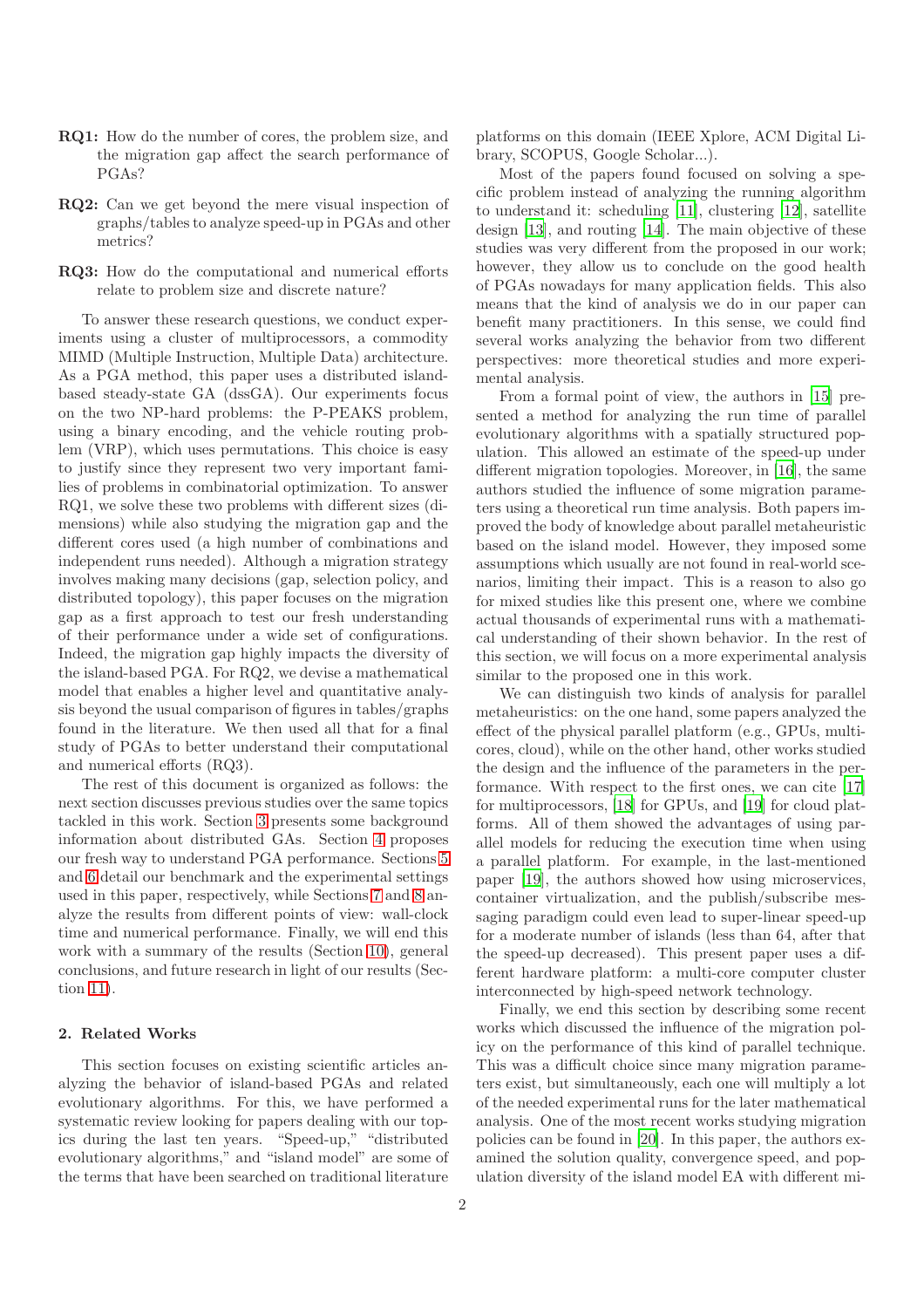gration topologies, population sizes, migration rates, and migration gaps on four benchmark functions of 1,000 dimensions. Their results showed the relation between migration rate and migration gap, and the high importance of the migration rate and the topology. In our work, we examine the migration gap due to its influence on the results, however, we analyze a genetic algorithm in contrast to the differential evolution used in that work. Others papers like [\[21](#page-20-0)] perform similar studies, but they focus on other issues like fault tolerance.

#### <span id="page-2-0"></span>3. Island-based Distributed Steady-State GA

This section explains the PGA technique used in this work. In particular, we use a standard distributed islandbased steady-state GA (dssGA) [\[8\]](#page-19-4). We choose this type of algorithm since it is one of the most popular PGAs used in the literature and the Industry [\[7\]](#page-19-3), thus improving our knowledge on it could produce a high impact in multiple domains.

Algorithm [1](#page-2-2) shows a pseudo-code of the distributed island-based steady-state GA (dssGA) implemented in this work. A dssGA consists of many subpopulations (islands) that evolve governed by a local steady-state GA in parallel. First, the initial population is generated, and the required fitness values are evaluated. Then, a parent selection method (e.g., binary tournament selection) selects two parents, and crossover and mutation operations create a new offspring. Finally, a newly generated offspring is evaluated and compared with a randomly selected individual in the population. If the offspring is better than the random member, the offspring replaces it in the population.

Along with these iterative procedures, the migration operation is performed to communicate with other islands at a fixed interval (i.e., migration gap,  $\Delta T$ ). The migration operation selects an individual (called migrant) from the local population and sends a copy of it to another island. When receiving a migrant from other islands, it is merged into the population if its fitness is better than an individual randomly selected from the population.

The migration gap  $\Delta T$  (also known as the migration interval) determines how frequently each island communicates with the other [\[22\]](#page-20-1). The smaller the migration gap is used, the more frequent communication is performed. The migration selection determines what individual is migrated to other islands. Although several migration selections have been explored (e.g., best, random) [\[23](#page-20-2)], this paper considers the best solution selection that selects an individual having the best fitness in the island as a migrant. The migration topology determines the connection between islands, and it highly impacts the search behavior of dssGA. Although several topologies have been proposed (e.g., uniand bi-directional ring, random, hypercube) [\[24](#page-20-3)], this paper considers the uni-directional migration topology, which is simple and the most popular one. Fig. [1](#page-3-1) shows an illustration of the uni-directional ring topology, where a mi-

<span id="page-2-2"></span>Algorithm 1 A pseudo-code of island-based distributed steady-state GA in the  $i$ -th island

|     | 1: $t \leftarrow 0$                                                                       |
|-----|-------------------------------------------------------------------------------------------|
| 2:  | initialization $(P_0)$                                                                    |
|     | 3: evaluation $(P_0)$                                                                     |
|     | 4: while Termination criterion do                                                         |
| 5:  | $p_1, p_2 \leftarrow \mathtt{selectParent}(P_t)$                                          |
| 6:  | <b>if</b> $rand(0, 1) < P_c$ <b>then</b> $\triangleright$ Crossover probability           |
| 7:  | $p'_1 \leftarrow \texttt{crossover}(p_1, p_2)$                                            |
| 8:  | else                                                                                      |
| 9:  | $p'_1 \leftarrow p_1$                                                                     |
| 10: | end if                                                                                    |
| 11: | <b>if</b> $rand(0, 1) < P_m$ <b>then</b> $\triangleright$ Mutation probability            |
| 12: | $p_1'' \leftarrow \text{mutation}(p_1')$                                                  |
| 13: | else                                                                                      |
| 14: | $p_1'' \leftarrow p_1'$                                                                   |
| 15: | end if                                                                                    |
| 16: | evaluation $(p''_1)$                                                                      |
| 17: | $ind \leftarrow$ randomSelection( $P_t$ )                                                 |
| 18: | if $f(p_1'') < f(ind)$ then<br>$\triangleright$ Minimization                              |
| 19: | $P_{t+1} \leftarrow P_t \cup \{p''_1\} \setminus \{ind\}$<br>$\triangleright$ Replacement |
| 20: | end if                                                                                    |
| 21: | if $t\%\Delta T$ then<br>$\triangleright$ Migration gap                                   |
| 22: | $mig \leftarrow \texttt{migrantSelection}(P_{t+1})$                                       |
|     | $\triangleright$ Select the best solution                                                 |
| 23: | Send <i>mig</i> to $(i + 1)$ -th island                                                   |
| 24: | end if                                                                                    |
| 25: | <b>if</b> receive migrant then                                                            |
|     | $\triangleright$ Asynchronous communication                                               |
| 26: | $mig \leftarrow \texttt{receive}()$                                                       |
| 27: | $ind \leftarrow \texttt{randomSelection}(P_t)$                                            |
| 28: | if $f(mig) < f(ind)$ then<br>$\triangleright$ Minimization                                |
| 29: | $P_{t+1} \leftarrow P_{t+1} \cup \{mig\} \setminus \{ind\}$                               |
|     | $\triangleright$ Replacement                                                              |
| 30: | end if                                                                                    |
| 31: | end if                                                                                    |
| 32: | $t \leftarrow t + 1$                                                                      |
|     | 33: <b>end while</b>                                                                      |

grant is sent to the island having the next index. The uni-directional ring topology is fixed during the optimization.

#### <span id="page-2-1"></span>4. Proposed Analysis Methodology

This paper advances in how we can understand PGA performance beyond simple inspections of tables/graphs. In particular, since wall-clock time and speed-up are essential features in analyzing PGAs, it is worth going beyond previous works and mathematically model these features for running algorithms. Usually, wall-clock time measures the running time of a PGA until a given termination criterion is met, e.g., reaching a maximum number of fitness evaluations or finding a good-enough solution. On the other hand, speed-up represents a wider point of view,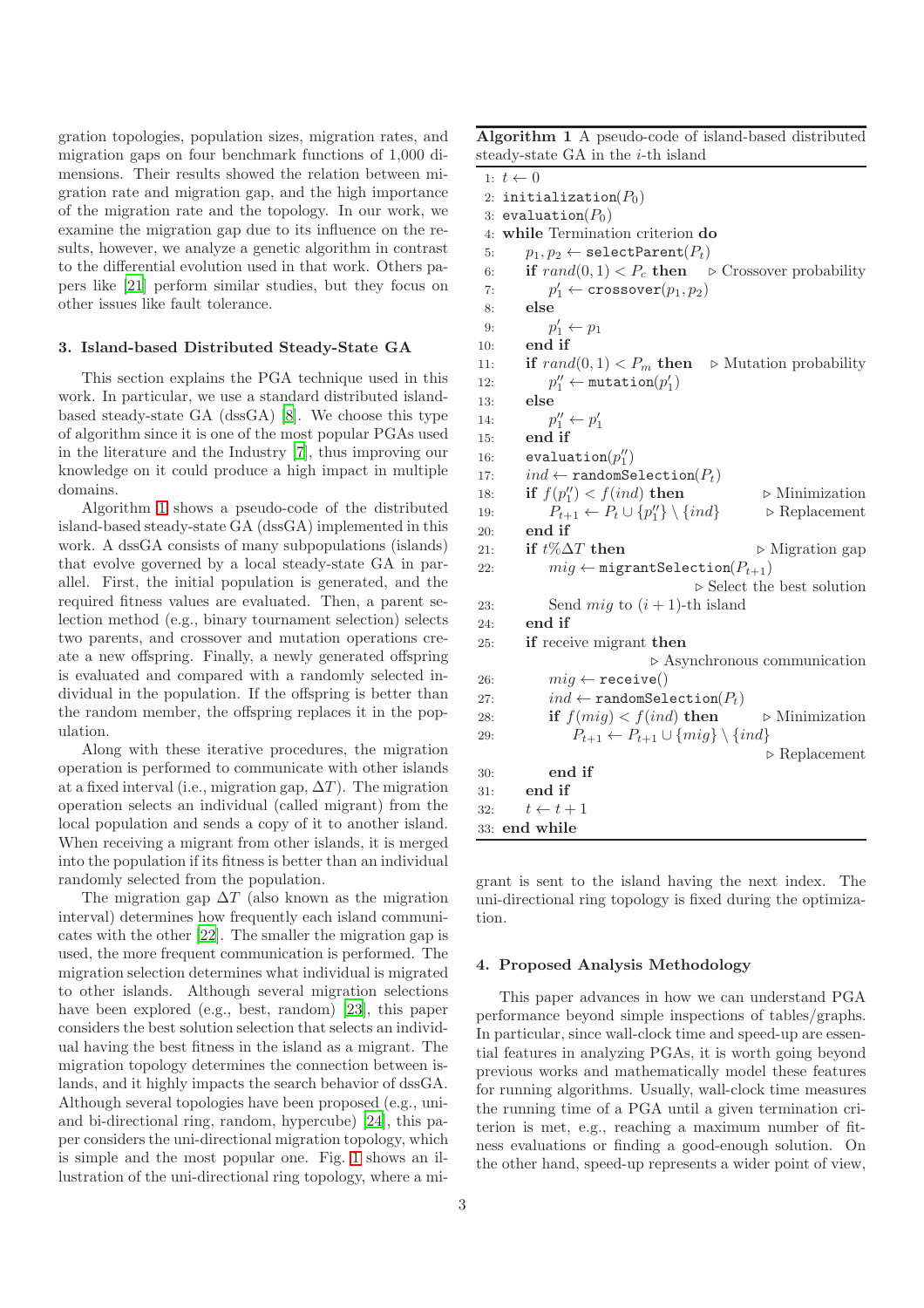<span id="page-3-1"></span>

Figure 1: Illustration of the island-based GA

allowing the understanding of the scalability of the algorithm and even its quality as a piece of software. For that, speed-up studies how wall-clock time evolves when using a varying number of m processors. The speed-up  $S(m)$ when using m processors is calculated as:

<span id="page-3-3"></span>
$$
S(m) = \frac{\tilde{T}_1}{\tilde{T}_m} \tag{1}
$$

where  $T_m$  represents the wall-clock time when the PGA is run on  $m$  cores, ideally, the speed-up is upper bounded by the number of processing units,  $S(m) = m$  (linear speedup). However, in practice, it results in smaller values (sub-linear speed-up) because of the added communication times between cores and some parts of the algorithm that cannot be parallelized. Thus, sub-linear values above, e.g., 80% of the ideal value, are usually accepted as good ones. On the contrary, an intriguing super-linear speedup value has been shown to be also possible for PGAs  $(S(m) > m)$  [\[25\]](#page-20-4) in some scenarios due to more efficient use of the hardware resources (e.g., when subpopulations now fit into caches and are no longer stored in main memory for access) and because the distributed search is experiencing new drifting effects or new paths leading till the optimum solution.

Speed-up is usually studied as numeric figures in a table or as a plotted line in a graph. However, we would like to propose the routinary use of a mathematical understanding of the observed speed-up as a way of fostering a more explainable artificial intelligence. The models that we will use for this analysis are chosen as a result of the preliminary study (see our Appendix) and common mathematical knowledge after inspecting the resulting graphs in the literature [\[26,](#page-20-5) [27\]](#page-20-6). In particular, we compare several families of mathematical functions: linear, exponential, logarithmic, and three variants of rational equations. From the preliminary study, the rational function of  $f(x) = (ax+b)/(x+c)$ shows the lowest numerical error (and a reasonably low number of free parameters) for both predictions of the wall-clock time and the speed-up. For this reason, this paper uses this rational function for understanding the PGA

performance. Please see the detail of the model selection presented in Appendix [Appendix A.](#page-16-0)

We will then first study the wall-clock time of a PGA by analyzing its relationship with the number of cores as the rational equation of:

<span id="page-3-2"></span>
$$
\hat{T}(x) = \frac{ax+b}{x+c},\tag{2}
$$

where x indicates the number of used cores, and  $\hat{T}(x)$  is the fitted (predicted) model for the wall-clock time;  $a, b$ , and c are the model-free parameters. According to this model, a indicates the limit value of the wall-clock time when the number of used cores approaches infinity, i.e.,  $x \to \infty$ . If  $a = 0$  and  $c = 0$  (our experiment will show that these values tend to be quite small), this model is denoted as  $\hat{T}(x) = b/x$ . This indicates an ideal behavior, where the wall-clock time when using one core is  $b$ , and it decreases as the number of cores increases. In Eq. [\(2\)](#page-3-2), the predicted wall-clock time converges  $\lim_{x\to\infty} T(x) = a$ where the number of used cores approaches infinity. This analysis will be provided in Section [7.2.](#page-7-1)

On the other hand, as to the speed-up performance, we propose a model of the rational function as:

<span id="page-3-4"></span>
$$
\hat{S}(x) = \frac{ax+b}{x+c},\tag{3}
$$

where x indicates the number of used cores, and  $\hat{S}(x)$ indicates the predicted speed-up performance;  $a, b$ , and  $c$  are the model-free parameters. This model is similar to the model used in the wall-clock time. In particular, when the wall-clock time is modeled as  $\hat{T}(x) = (ax +$  $b/(x + c)$  as Eq. [\(2\)](#page-3-2), we can calculate the speed-up as  $\hat{S}(x) = \hat{T}(1)/\hat{T}(x) \equiv (a'x + b')/(x + c')$  from the definition of speed-up in Eq.  $(1)$ . In Eq.  $(3)$ , the limit value of the predicted speed-up converges to  $\lim_{x\to\infty} S(x) = a$ where the number of used cores approaches infinity. This analysis will be provided in Section [9.2.](#page-12-0)

The benefits of offering a mathematical model of these important PGA values are manifold: (i) they could allow predicting the performance for the unknown number of processor units without testing on them, (ii) they allow analyzing the speed-up and wall-clock time by using only a few parameters (three, in our model) instead of multiple points/values in a curve/table, and (iii) they allow making easier/quantitative comparisons between algorithms. To summarize, a mathematical model for these metrics provides a powerful tool to understand and compare PGAs.

### <span id="page-3-0"></span>5. Benchmark Problems

This paper uses two well-known benchmark problems: the P-PEAKS problem [\[28\]](#page-20-7) and the vehicle routing problem (VRP) [\[29\]](#page-20-8). Both of them are discrete combinatorial problems but represent very different search features found in many other combinatorial tasks. First, regarding the problem class, both problems are NP-Hard [\[30](#page-20-9)],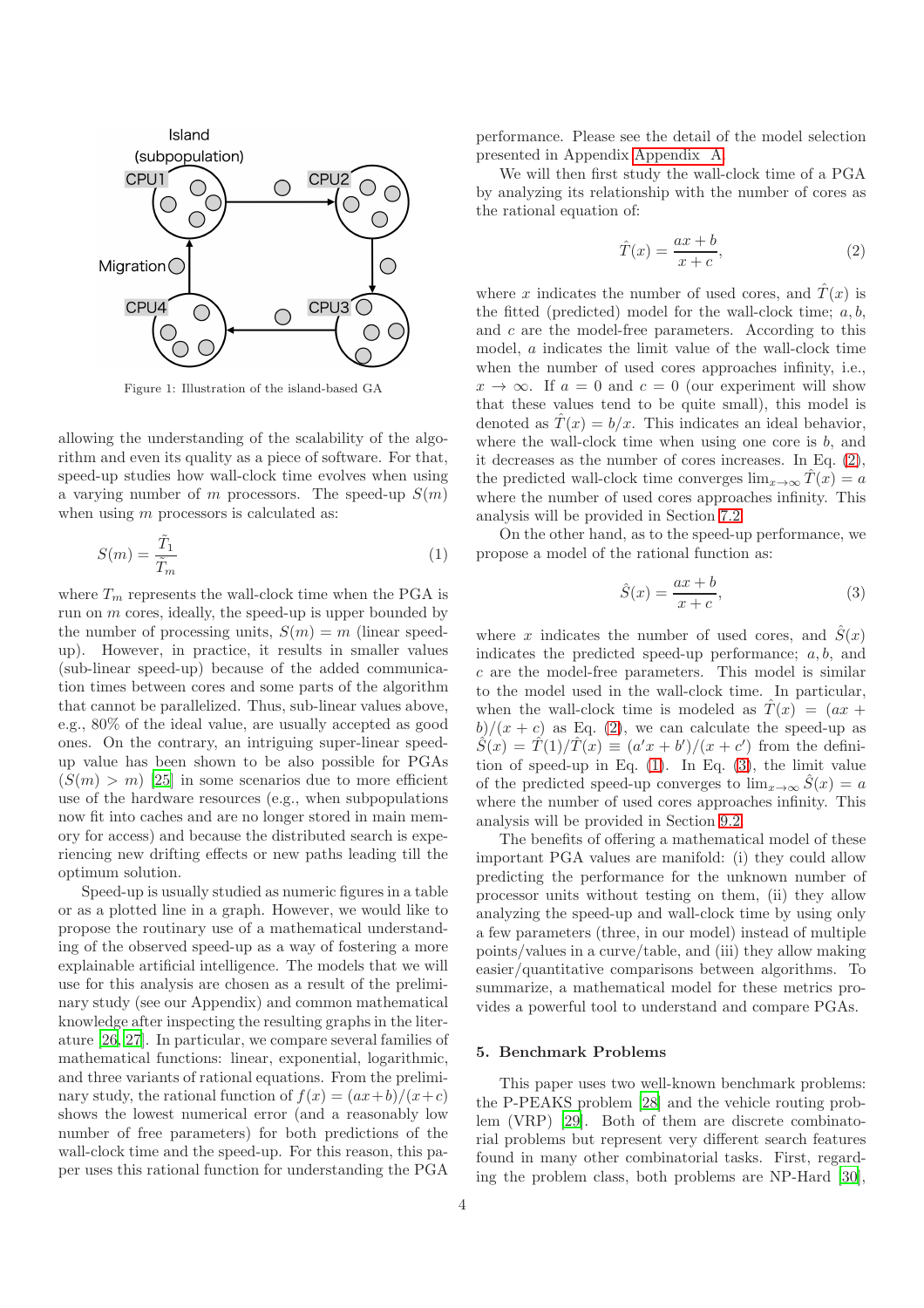thus usually requiring metaheuristic algorithms. Second, P-PEAKS is encoded as a binary vector, while VRP needs a different permutation-based encoding. These problems then represent two huge classes of combinatorial problems solved with PGAs. Finally, if we focus on the computational complexity of their fitness functions, P-PEAKS is quadratic  $(O(n^2))$  while VRP is linear  $(O(n))$ ; whether this is relevant for the time and speed-up of the algorithms remains to be analyzed. Again, a large number of problems have similar complexities in their fitness functions, thus completing a good handful of reasons to use them for evaluating PGAs (our primary goal, we are not solving these problems as the main goal in this study). The following subsections show brief descriptions of these problems.

## *5.1. P-PEAKS*

The P-PEAKS problem [\[28\]](#page-20-7) is a binary optimization problem. P-PEAKS has a set of P random N-bit strings, representing the location of  $P$  (abstract) peaks in the search space. The fitness of the bit string is calculated as:

$$
f(x) = \min_{i=1,\dots,P} \text{Hamming}(x, Peak_i), \tag{4}
$$

where Hamming $(x, Peak_i)$  calculates the Hamming distance between the bit string x and the *i*-th peak  $Peak_i$ . The optimum fitness is 0. We define a small problem by setting  $P = 20$  and  $N = 100$ , while a large problem is set as  $P = 200$  and  $N = 1000$ . The termination criteria for P-PEAKS problems are:

- P-PEAKS 20-100
	- Termination criterion: Find optimum solution.  $fitness = 0$
- P-PEAKS 200-1000
	- Termination criterion: Find optimum solution  $fitness = 0$

## *5.2. VRP*

The vehicle routing problem [\[29](#page-20-8)] (VRP) consists of determining minimum cost routes for a fleet of vehicles originating and terminating in a depot. The fleet of vehicles gives service to a set of customers with a known set of constraints. All customers must be assigned to vehicles such that each customer is serviced exactly once, taking into account the limited capacity of each vehicle. VRP encodes in each permutation the order in which customers are served. We use two different sizes (i.e., the number of customers) of VRPs from [\[31\]](#page-20-10). The number of customers, the best-known cost, and the termination criteria we use are:

- VRP1
	- $-$  # of customers: 50
	- Best known cost  $fitness = 524.61$

Table 1: Utilized computer specifications

<span id="page-4-1"></span>

| PC1              | <b>CPU</b>    | Intel(R) $Xeon(R)$ E5-1650 v2                           |
|------------------|---------------|---------------------------------------------------------|
|                  |               | $(3.50 \text{GHz}, 6 \text{ cores})$                    |
|                  | Memory        | 16GB                                                    |
|                  | <b>OS</b>     | Ubuntu 18.04.5 LTS                                      |
|                  | Network       | 1Gbps                                                   |
| PC2              | <b>CPU</b>    | Intel $(\overline{R})$ Xeon $(\overline{R})$ E5-1650 v2 |
|                  |               | $(3.50 \text{GHz}, 6 \text{ cores})$                    |
|                  | Memory        | 16GB                                                    |
|                  | OS            | Ubuntu 18.04.5 LTS                                      |
|                  | Network       | 1Gbps                                                   |
| $\overline{PC3}$ | <b>CPU</b>    | Intel(R) Xeon(R) E5-1650 v2                             |
|                  |               | $(3.50 \text{GHz}, 6 \text{ cores})$                    |
|                  | Memory        | 16GB                                                    |
|                  | <b>OS</b>     | Ubuntu 18.04.5 LTS                                      |
|                  | Network       | 1Gbps                                                   |
|                  |               |                                                         |
| PC4              | <b>CPU</b>    | Intel(R) $Xeon(R)$ E5-1650 v3                           |
|                  |               | $(3.50 \text{GHz}, 6 \text{ cores})$                    |
|                  | Memory        | 16GB                                                    |
|                  | OS            | Ubuntu 18.04.5 LTS                                      |
|                  | Network       | 1Gbps                                                   |
| $\overline{PC5}$ | CPU           | $Intel(R) Xeon(R) E5-1650$                              |
|                  |               | $(3.20 \text{GHz}, 6 \text{ cores})$                    |
|                  | Memory        | 16GB                                                    |
|                  | <b>OS</b>     | Ubuntu 18.04.5 LTS                                      |
|                  | Network       | 1Gbps                                                   |
| PC <sub>6</sub>  | <b>CPU</b>    | $Intel(R) Xeon(R) E5-1650$                              |
|                  |               | $(3.20\text{GHz}, 6 \text{ cores})$                     |
|                  | Memory        | 16GB                                                    |
|                  | OS<br>Network | Ubuntu 18.04.5 LTS<br>1Gbps                             |

<sup>–</sup> Termination criterion: Find a solution with  $fitness = 650$ 

- VRP2
	- $-$  # of customers: 75
	- Best known cost  $fitness = 835.26$
	- Termination criterion: Find a solution with  $fitness = 900$

## <span id="page-4-0"></span>6. Experimental Settings

This section presents experimental settings, including the system specifications and used parameters. First, we discuss the system hardware and software. Next, we describe the parameter settings regulating the island model dssGA algorithm.

#### *6.1. System Specifications*

Our experiments are executed on a cluster computing system consisting of six multi-core computers, as shown in Table [1.](#page-4-1) We use Intel Xeon E5-1650 processors, 16 GB of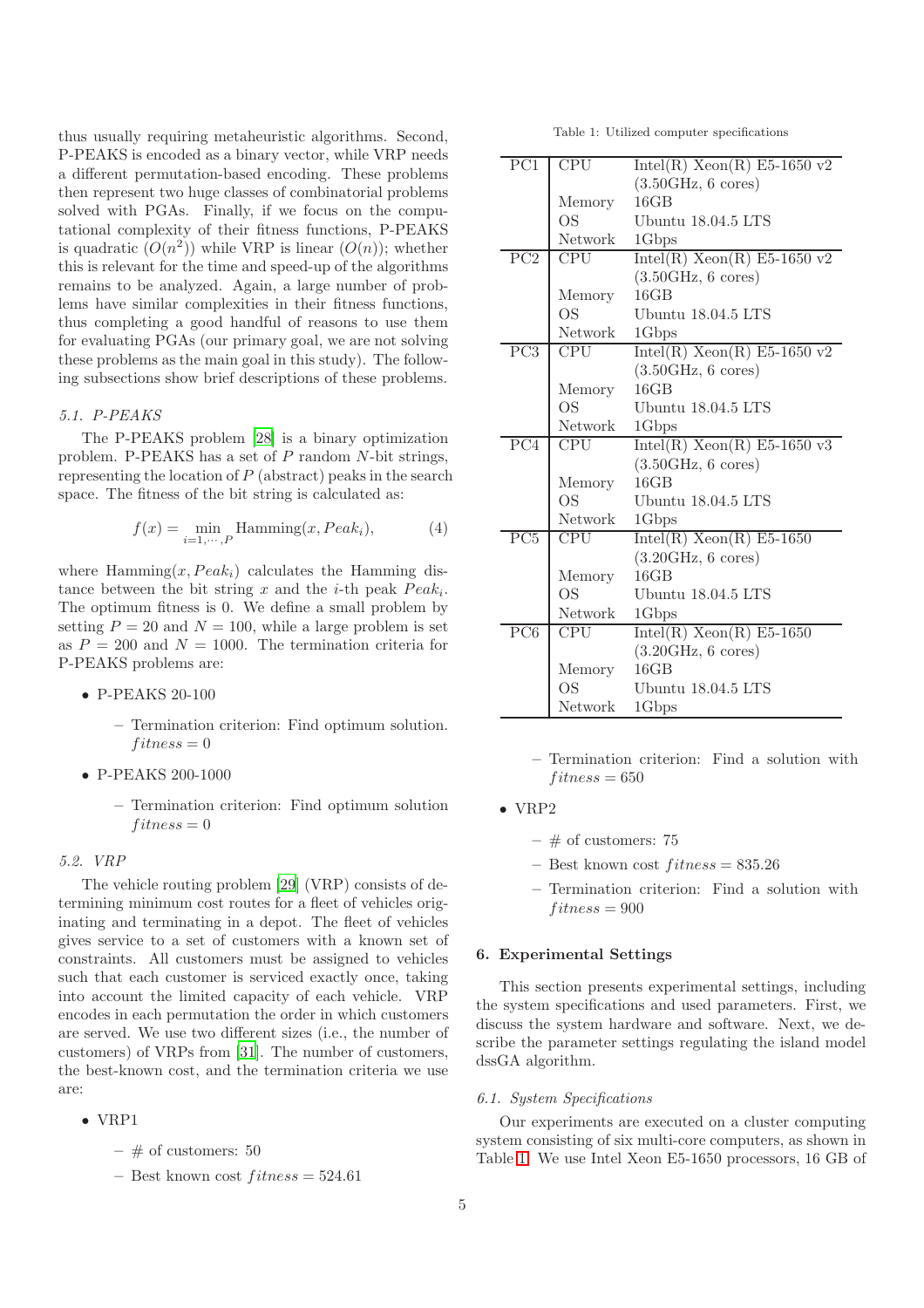Table 2: The number of utilized cores

<span id="page-5-0"></span>

| of utilized cores<br># | PC1 | PC2 | PC3 | PC4 | PC <sub>5</sub> | PC <sub>6</sub> |
|------------------------|-----|-----|-----|-----|-----------------|-----------------|
|                        |     |     |     |     |                 |                 |
| ി                      |     |     |     |     |                 |                 |
|                        |     |     |     |     |                 |                 |
|                        | റ   |     |     |     |                 |                 |
| 16                     | 3   |     | 3   | З   |                 |                 |
| 32                     | 6   |     | h   | h   | h               | h               |
| 64                     |     |     |     |     | 10              | 10              |

Table 3: Parameters used in the experiment

<span id="page-5-1"></span>

| Parameter             |                                   | Value     |
|-----------------------|-----------------------------------|-----------|
|                       | P-PEAKS                           | /RP       |
| $#$ of islands        | 64                                |           |
| Population size       | $16/$ island                      |           |
| Selection             | Binary tournament selection       |           |
| Migration gap         | $\{16, 32, 64, 128, 256\}$ evals. |           |
| Migration selection   | Best solution                     |           |
| Migration topology    | Uni-directional ring              |           |
| Crossover type        | Single<br>point                   | Cycle     |
|                       | crossover                         | crossover |
| Crossover probability | 0.8                               | 0.8       |
| Mutation type         | Bit flip                          | Exchange  |
| Mutation probability  | 0.1                               | 1.0       |

RAM, Linux Ubuntu 18.04.5 LTS operating system, connected through a 1 Gbps Ethernet. We compare a wealth of dssGA algorithms over the different number of cores, in particular, 1, 2, 4, 8, 16, 32, and 64 cores are used, and their behavior is compared and mathematically modeled. In order to utilize six computers uniformly, our experiments configure the number of utilized cores as shown in Table [2.](#page-5-0) Our algorithms are implemented in  $C++/MPI$ . We choose Open MPI [\[32\]](#page-20-11), an open-source MPI implementation that is very popular.

#### *6.2. Parameter Settings*

In the experiments, we will analyze the effect of the migration gap for values 16, 32, 64, 128, and 256 (evaluations) in dssGA. The rest of the parameter setting used is shown in Table [3.](#page-5-1)

The number of islands is 64 (constant) regardless of the number of used cores. The population size is 16 for each island. A binary tournament selection is performed to pick the parents. These parameters are common both for P-PEAKS and VRP. Then particular operators for crossover and mutation are needed for each problem due to their different encoding. For the P-PEAKS problem, the single-point crossover and the bit flip mutation are applied to generate a new offspring, with the probabilities  $P_c = 0.8$  and  $P_m = 0.1$ , respectively. For the VRP, the cycle crossover [\[33](#page-20-12)] and the exchange mutation [\[34\]](#page-21-0) are applied, with probabilities  $P_c = 0.8$  and  $P_m = 1.0$ , respectively.

<span id="page-5-2"></span>Table 4: Average evaluation time for each problem [us]

| Problem               | Ave. Time $[\mu s]$ |
|-----------------------|---------------------|
| <b>P-PEAKS 20-100</b> | 30.90               |
| P-PEAKS 200-1000      | 3060.97             |
| VRP1                  | 2.69                |
| VRP2                  | 4.05                |

## <span id="page-5-3"></span>*6.3. Evaluation Criteria*

For each experiment in this work, we make 30 independent runs and then evaluate the resulting numerical and computational effort. In particular, we will present results on the wall-clock time and the number of fitness evaluations until satisfying the termination condition. In addition to these basic performance analyses, we study the speed-up, and approach all these outputs with numeric tables, trend figures, and mathematical formulae matching them. This paper calculates the speed-up  $(S)$  as shown in Eq. [\(1\)](#page-3-3) using the median wall-clock time. Speed-up is an important metric since it gives an idea about the gains obtained when new computational processors are added to the system used by the algorithm and suggests what would happen in the future. It also allows judging the quality of the parallelization done on the algorithm, pointing out asymptotic behaviors.

We will calculate the median value and its standard deviation in 30 trials. In each setting, the same random seeds are used to ensure the fairness of each experiment. In addition, for all evaluation criteria, we perform the Kruskal-Wallis test [\[35\]](#page-21-1) to confirm the statistical difference between the different migration gaps across the varying number of cores.

## *6.4. Initial Data on Fitness Evaluation*

As a way of embarking on this study with basic information in our hands, we have first measured the average evaluation time for each problem fitness function. For this analysis, we have run  $10^6$  solution evaluations on PC1 with the specification shown in Table [1.](#page-4-1) Average evaluation times are shown in Table [4.](#page-5-2)

As to the results of this basic first study, the average evaluation time for P-PEAKS is 30.90 µs for the small problem and 3060.97 µs for the large one. The large problem is then 100 times slower in evaluating solutions, although it is only ten times larger. This behavior was expected since the computational complexity of its fitness function  $(O(n^2))$ . In addition to shedding some light on the relationship between problem running times with actual data, it allowed us to confirm that our implementation runs as expected, and that theory matches practice. Even if simple, these conclusions are hardly found in previous works on PGAs.

All VRPs take a shorter evaluation time than the smaller P-PEAKS problem. The evaluation time of VRP1 is 2.69 µs, while that of VRP2 is 4.05 µs. VRP2 takes less than twice a longer evaluation time than VRP1. Again, these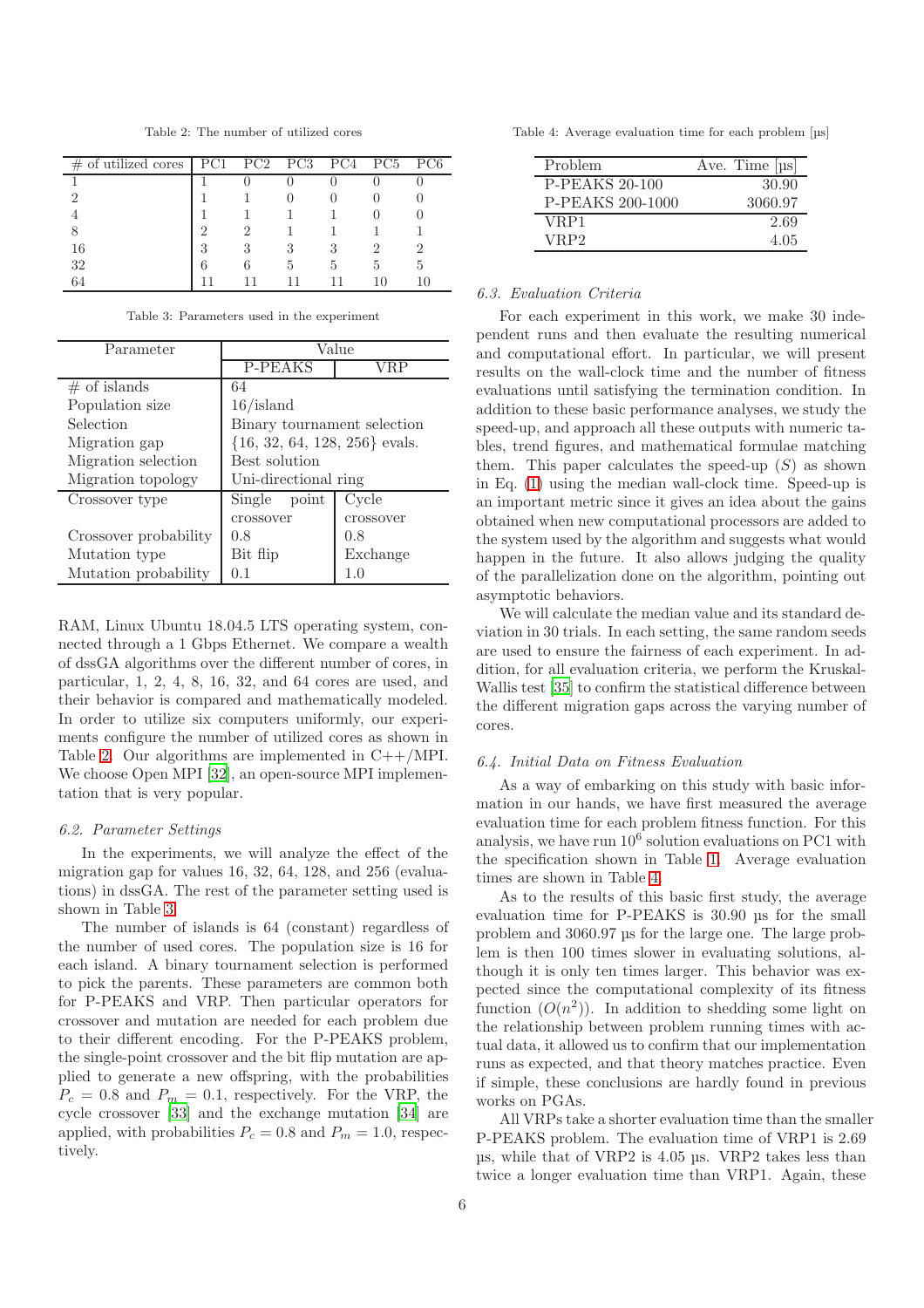<span id="page-6-1"></span>

|                           |                     |                          |                |                             |                                                 | <b>P-PEAKS 20-100</b> |                              |             |           |      |                |          |                        | P-PEAKS 200-1000 ( $\times$ 10 <sup>3</sup> ) |      |           |           |
|---------------------------|---------------------|--------------------------|----------------|-----------------------------|-------------------------------------------------|-----------------------|------------------------------|-------------|-----------|------|----------------|----------|------------------------|-----------------------------------------------|------|-----------|-----------|
| Mig.                      |                     |                          |                |                             | $\#$ of utilized cores                          |                       |                              |             |           |      |                |          | $\#$ of utilized cores |                                               |      |           |           |
| gap                       |                     |                          | $\overline{2}$ | 4                           | 8                                               | 16                    | 32                           | 64          | <b>SD</b> |      | $\overline{2}$ | 4        | 8                      | 16                                            | 32   | 64        | <b>SD</b> |
| 16                        | median              | 6.22                     | 3.07           | .53                         | 0.80                                            | 0.42                  | 0.21                         | 0.13        | $***$     | 6.25 | 3.21           | $1.69\,$ | 0.88                   | 0.46                                          | 0.23 | 0.14      | $**$      |
|                           | stdy.               | 0.25                     | 0.16           | 0.07                        | 0.03                                            | 0.02                  | 0.01                         | 0.01        |           | 0.08 | 0.14           | 0.04     | 0.02                   | 0.01                                          | 0.01 | 0.01      |           |
| 32                        | median              | 6.29                     | 3.03           | $1.51\,$                    | 0.79                                            | 0.41                  | 0.20                         | 0.12        | $**$      | 6.35 | 3.29           | 1.67     | 0.89                   | 0.45                                          | 0.23 | 0.14      | $**$      |
|                           | stdy.               | 0.26                     | 0.15           | 0.10                        | 0.03                                            | 0.02                  | 0.01                         | 0.01        |           | 0.11 | 0.08           | 0.04     | 0.02                   | 0.01                                          | 0.01 | 0.01      |           |
| 64                        | median              | 6.16                     | 2.99           | 1.55                        | 0.79                                            | 0.41                  | 0.20                         | 0.12        | $**$      | 6.47 | 3.39           | 1.68     | 0.88                   | 0.46                                          | 0.23 | 0.14      | $**$      |
|                           | stdy.               | 0.27                     | 0.17           | 0.07                        | 0.04                                            | 0.02                  | 0.01                         | 0.01        |           | 0.11 | 0.09           | 0.04     | 0.02                   | 0.01                                          | 0.01 | 0.01      |           |
| 128                       | median              | 6.19                     | 3.05           | $1.53\,$                    | 0.79                                            | 0.41                  | 0.21                         | 0.12        | $**$      | 6.81 | 3.47           | 1.70     | 0.89                   | 0.46                                          | 0.23 | 0.14      | $**$      |
|                           | stdy.               | 0.29                     | 0.15           | 0.08                        | 0.04                                            | 0.02                  | 0.01                         | 0.01        |           | 0.15 | 0.08           | 0.06     | 0.02                   | 0.01                                          | 0.01 | 0.00      |           |
| 256                       | median              | 6.17                     | 3.10           | 55                          | .78<br>U.                                       | 0.42                  | 0.21                         | 0.12        | $***$     | 7.17 | 3.63           | $1.75\,$ | 0.91                   | 0.47                                          | 0.24 | 0.14      | $**$      |
|                           | stdy.               | 0.30                     | 0.14           | 0.06                        | 0.04                                            | 0.02                  | 0.01                         | 0.01        |           | 0.20 | 0.09           | 0.04     | 0.02                   | 0.01                                          | 0.01 | 0.01      |           |
| $\mathbf{R} + \mathbf{R}$ | <b>SD</b><br>$\sim$ | <b>NS</b><br>$\sim$ 3.00 | <b>NS</b>      | <b>NS</b><br>$\overline{a}$ | NS<br>$\sim$ $\sim$ $\sim$ $\sim$ $\sim$ $\sim$ | $_{\rm NS}$           | $**$<br>$\sim$ $\sim$ $\sim$ | $_{\rm NS}$ |           | $**$ | $**$           | $**$     | $**$                   | $**$                                          | $**$ | <b>NS</b> |           |

Table 5: Wall-clock time [s] (P-PEAKS). Boldface: minimum in column. Underline: minimum in row.

<span id="page-6-2"></span>NS: No significant difference,  $\overline{\ }$ :  $p < 0.05$ ,  $\overline{\ }$ :  $p < 0.01$ 

Table 6: Wall-clock time [s] (VRP). Boldface: minimum in column. Underline: minimum in row.

|      |           |            |          |      | VRP1                   |      |             |           |       |          |      |      | VRP2                   |      |        |             |           |
|------|-----------|------------|----------|------|------------------------|------|-------------|-----------|-------|----------|------|------|------------------------|------|--------|-------------|-----------|
| Mig. |           |            |          |      | $\#$ of utilized cores |      |             |           |       |          |      |      | $\#$ of utilized cores |      |        |             |           |
| gap  |           |            | ົ        |      |                        | 16   | 32          | 64        | SL    |          |      |      | 8                      | 16   | 32     | 64          | <b>SD</b> |
| 16   | median    | 3.95       | 2.06     | 0.07 | 0.57                   | 0.30 | 0.18        | 0.15      | $**$  | 9.90     | 5.34 | 2.67 | .50                    | 0.76 | 0.44   | 0.38        | $**$      |
|      | stdy.     | $0.52\,$   | 0.33     | 0.19 | 0.08                   | 0.04 | 0.03        | 0.04      |       | 0.86     | 0.69 | 0.67 | 0.34                   | 0.13 | 0.05   | 0.07        |           |
| 32   | median    | 3.85       | 2.14     | l.12 | 0.59                   | 0.30 | 0.18        | 0.15      | $***$ | 9.75     | 5.31 | 2.82 | $1.47\,$               | 0.80 | 0.44   | 0.38        | $**$      |
|      | stdy.     | 0.44       | 0.26     | 0.18 | 0.08                   | 0.05 | 0.03        | 0.03      |       | 1.56     | 0.73 | 0.46 | 0.18                   | 0.10 | 0.05   | 0.06        |           |
| 64   | median    | 3.97       | $2.07\,$ | 1.03 | 0.58                   | 0.30 | 0.19        | 0.15      | $***$ | 10.64    | 5.59 | 2.87 | .57                    | 0.82 | 0.48   | 0.39        | $**$      |
|      | stdy.     | 0.32       | 0.32     | 0.16 | 0.12                   | 0.04 | 0.03        | 0.03      |       | $1.38\,$ | 0.60 | 0.39 | 0.17                   | 0.09 | 0.07   | 0.06        |           |
| 128  | median    | 4.10       | 2.23     | 1.15 | 0.63                   | 0.33 | 0.19        | 0.16      | $***$ | 10.87    | 5.81 | 2.96 | .60                    | 0.83 | 0.47   | 0.39        | $**$      |
|      | stdy.     | $\rm 0.51$ | 0.32     | 0.18 | 0.12                   | 0.05 | 0.03        | 0.03      |       | 1.47     | 0.82 | 0.46 | 0.23                   | 0.10 | 0.05   | 0.06        |           |
| 256  | median    | 4.59       | 2.30     | l.18 | 0.64                   | 0.36 | 0.20        | 0.16      | $***$ | 12.06    | 6.28 | 3.22 | .75                    | 0.91 | 0.48   | 0.40        | $**$      |
|      | stdy.     | 0.48       | 0.28     | 0.11 | 0.10                   | 0.04 | 0.03        | 0.03      |       | 1.11     | 0.81 | 0.43 | 0.17                   | 0.11 | 0.07   | 0.05        |           |
|      | <b>SD</b> | $**$       | $^\ast$  | ∗    | $**$                   | $**$ | $_{\rm NS}$ | <b>NS</b> |       | $***$    | $**$ | $**$ | $**$                   | $**$ | $\ast$ | $_{\rm NS}$ |           |

NS: No significant difference,  $\overline{\cdot}$ :  $p < 0.05$ ,  $\overline{\cdot}$ :  $p < 0.01$ 

values can be explained by the linear complexity of its fitness function.

Equipped with this initial knowledge on the fitness function evaluation of the PGAs, we now face an explanation of the computational effort.

#### <span id="page-6-0"></span>7. Analysis of the Computational Effort

In this section, we present several analyses from the viewpoint of the computational effort. This result shows the run time cost of dssGA with different migration gaps and the different number of cores. First, we measure the wall-clock time for different problems, migration gaps, and the different number of used cores. Then, we present the relation between the number of used cores and the wallclock time and discuss the curve fitting with the rational function shown in Eq. [\(2\)](#page-3-2).

## *7.1. Measuring Wall-clock Time*

This subsection spins around the wall-clock time needed until satisfying the termination criteria shown in Section [5.](#page-3-0) Tables [5](#page-6-1) and [6](#page-6-2) show the wall-clock time of P-PEAKS 20- 100, P-PEAKS 200-1000, VRP1, and VRP2, respectively.

The "median" row indicates the median wall-clock time, while the "stdv." row indicates the standard deviation. The results of the statistical tests are shown in the "SD" row and column. The smallest median values in each column (between the different migration gaps) are shown in boldface if a significant difference is found. Meanwhile, the smallest values in each row (across all number of used cores) are denoted with an underlined text.

From the results got on P-PEAKS 20-100, we cannot extract significant differences between the different migration gaps, except when 32 cores are used. When using 32 cores, the migration gap of 32 shows the shortest wall-clock time. On P-PEAKS 200-1000, a significant difference between the migration gaps is found when using 32 or fewer cores, while no significant difference is found when using 64 cores. When using 32 or fewer cores, the smaller migration gaps, i.e., the migration gap of 16 and 32, significantly achieve a shorter wall-clock time than the others.

A comparison between the different sizes of P-PEAKS problems thus reveals that a larger size of the P-PEAKS problem is highly affected by the migration gap. This indicates that the migration gap has a high impact on more complex problems.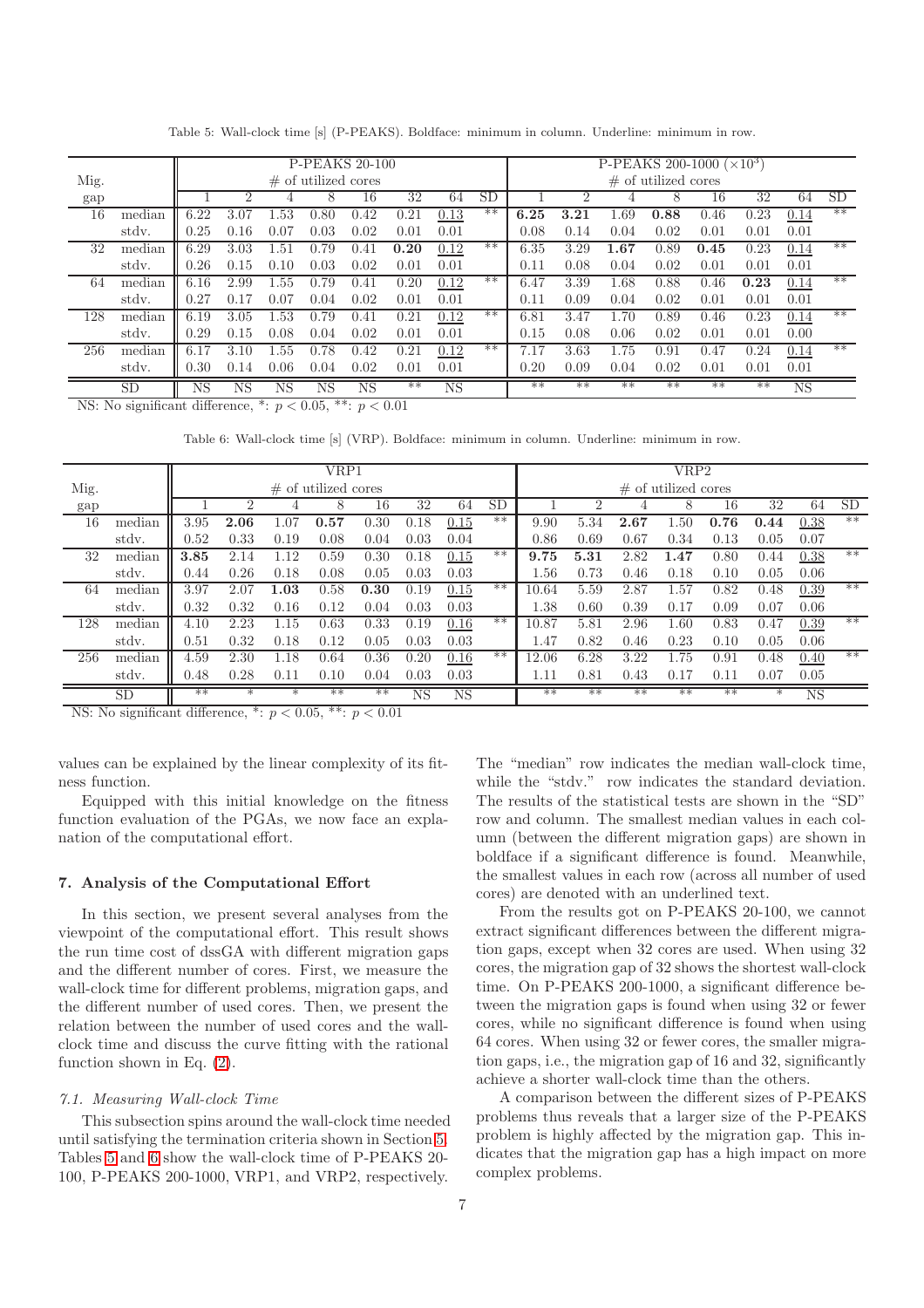The result on VRP1 shows that a significant difference between the different migration gaps is found when using 16 or fewer cores, while no significant difference is found when using more. On VRP1, the smaller migration gaps also show better performance. In particular, the migration gaps of 16, 32, and 64 all achieve the shortest wall-clock time. The result on VRP2 shows that a significant difference between the different migration gaps is found when using 32 or fewer cores, while no significant difference is found when using 64 cores. On VRP2, the smaller migration gaps also show better performance. In particular, the migration gaps of 16 and 32 show the shortest wall-clock time.

By comparing the differently sized VRPs, a tendency can be found. The smaller migration gap obtains the shorter wall-clock time. In addition, VRP2 takes twice a longer wall-clock time than VRP1, which means that the difference in the evaluation time shown in Table [4](#page-5-2) is directly reflected later in the total wall-clock time. That is an interesting finding that could open new research lines to find out how much the fitness function affects the global times in practice for related classes of problems.

These results show that a small migration gap (i.e., 64 or less) tends to reduce the wall-clock time for all problems. On the other hand, when using a large number of cores (i.e., 64 cores), the effect of the migration gap on the wallclock time is not significant.

A significant difference is found in all migration gaps and all problems as to the different number of utilized cores. In all problems, the wall-clock time is reduced by using a large number of cores, as expected in a wellprogrammed PGA. In particular, the wall-clock time when using 64 cores achieves the shortest wall-clock time. Even if it seems straightforward, implementing a PGA involves many programming decisions that can easily ruin the resulting running time.

To summarize, we have observed that, as we expected, the number of cores is the main factor in reducing the execution time. However, when the available hardware resources are reduced (a lower number of cores) and/or the problem is more complex, the utilization of a more coupled island model (a lower migration gap) also helps to reduce the wall-clock time. This is because a lower migration gap fosters more interchange of information between the islands, and faster convergence. We will verify this in Section [8,](#page-7-0) which analyzes the number of fitness evaluations needed to find a high-quality solution.

#### <span id="page-7-1"></span>*7.2. Understanding Wall-clock Time*

In this subsection, we show the boxplot of the wallclock time and provide a mathematical model for predicting its trend. As the mathematical model, we use the rational function shown in Eq. [\(2\)](#page-3-2) and perform a curve fitting with the median wall-clock times.

Figs. [2–5](#page-8-0) show the boxplot of the wall-clock time on P-PEAKS 20-100, P-PEAKS 200-1000, VRP1, and VRP2,

respectively. The horizontal axis indicates the number of utilized cores, while the vertical axis indicates the wallclock time. The different colors show the difference in migration gaps. The solid black line connects the median of the wall-clock times for each number of cores, while the solid blue line indicates the fitted curve, as with Eq. [\(2\)](#page-3-2) (these two lines almost overlap).

From these figures, we can see that the wall-clock time decreases exponentially as the number of cores increases for all benchmark problems. For more detail, the result of P-PEAKS 20-100 in Fig. [2](#page-8-0) indicates that the difference in wall-clock time between different migration gaps is slight. On the other hand, for P-PEAKS 200-1000 shown in Fig. [3,](#page-8-0) there is a positive correlation between the migration gaps, and the smaller the migration gap is used, the shorter wallclock time is achieved.

For VRP1 and VRP2, we can find a similar tendency to P-PEAKS 200-1000. That is, the smaller migration gap achieves the shorter wall-clock time. However, compared with the P-PEAKS problems, the variance of the wallclock time is larger on VRPs. Furthermore, it can be seen that the standard deviation when using 64 cores is the same, or larger in some cases, compared with that when using 32 cores. This is because the solution evaluation time is relatively fast (about ten times faster than P-PEAKS 20-100) than the algorithm execution, and the overhead of the operating system and network communication is significant against the execution time. Hence, it should be noted that for problems with short evaluation times, the adverse effects of increased computational overhead may dominate the benefits of parallelization.

The result of model fitting shows that the rational function well represents the change of the wall-clock time against the number of used cores. This model first gives us a good prediction of the limit value for the wall-clock time. In particular, the predicted wall-clock time converges to a of the model when the number of used cores approaches infinity, i.e.,  $x \to \infty$ . So, the predicted limit wall-clock times for P-PEAKS 20-100, P-PEAKS 200-1000, VRP1, and VRP2 are 0.03s,  $20 (= 0.02 \times 10^3)$ s, 0.06s, and 0.15s, respectively. The parameter  $c$  is small in all the experiments  $(\pm 0.1)$ , and its influence is negligible when the number of cores  $(x)$  is larger than 2. Finally, parameter b mainly depends on the wall-clock time when the technique is executed in one core, and its influence is reduced when the number of cores increases.

In summary, we can declare the a parameter as the most representative value when the number of cores is medium or large, while  $b$  is more important for a small number of cores. Parameter  $c$  is almost negligible in all the cases, but we maintain it for the sake of homogeneity with our coming speed-up analysis.

#### <span id="page-7-0"></span>8. Analysis of the Numerical Effort

The last section was concerned with time, a feature of the computer program running the algorithm. In this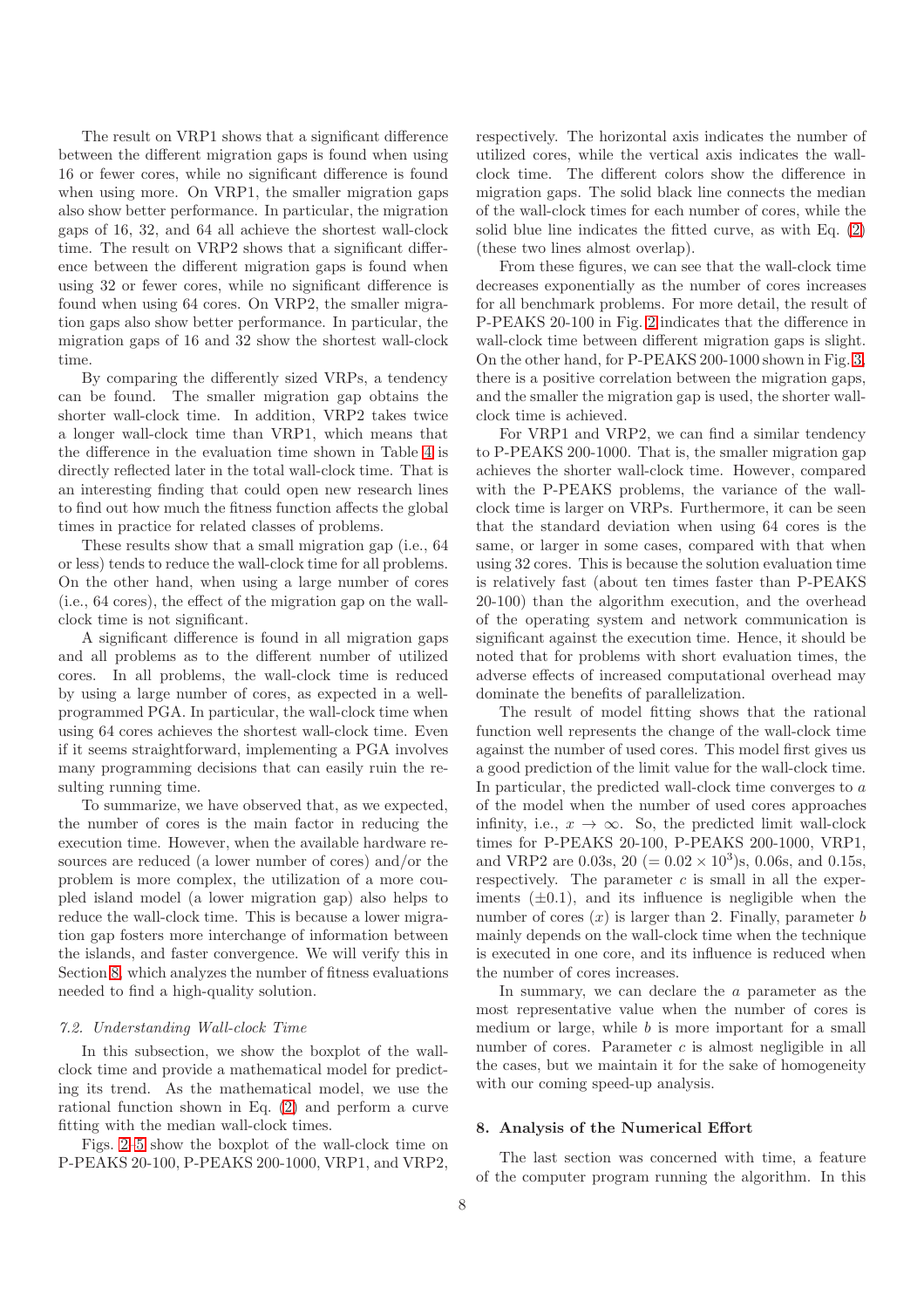<span id="page-8-0"></span>

Figure 2: The boxplot of the wall-clock time on P-PEAKS 20-100 [s]



Figure 4: The boxplot of the wall-clock time on VRP1 [s]

section, we go for the number of fitness evaluations needed to solve a problem, a feature of the algorithm itself. This result shows the numerical effort of dssGA with different migration gaps over a growing number of cores.

## *8.1. Measuring the Number of Fitness Evaluations*

This subsection discusses the number of fitness evaluations until satisfying the termination criteria shown in Section [5.](#page-3-0)

Tables [7](#page-9-0) and [8](#page-9-1) show the number of fitness evaluations on P-PEAKS 20-100, P-PEAKS 200-100, VRP1, and VRP2. As in the previous tables, the results of the Kruskal-Wallis test are shown in the "SD" row and column. The smallest median values between the different migration gaps are indicated in boldface if there is a significant difference. The smallest ones between the different cores are indicated with an underlined text if a significant difference is found.



Figure 3: The boxplot of the wall-clock time on P-PEAKS 200-1000  $[s]$ 



Figure 5: The boxplot of the wall-clock time on VRP2 [s]

For P-PEAKS 20-100, we found significant differences between the different migration gaps when using 32 or few cores, while no significant difference is found when using 64 cores. When the number of cores is below 32, the smaller migration gap obtains the smaller number of fitness evaluations. In particular, the migration gap of 16 achieves the best results when using 16 or fewer cores, while the migration gap of 32 is the best when using 32 cores.

From P-PEAKS 200-1000, a significant difference between the difference migration gaps is found in all the number of cores on P-PEAKS 200-1000. When using one core, the migration gap of 16 obtains the smallest number of fitness evaluations. On the other hand, for more cores, the migration gap of 32 achieves the smallest number of fitness evaluations, and the fitness evaluations increase as the migration gap increases.

As to the different sized P-PEAKS problems, the number of fitness evaluations increases about ten times from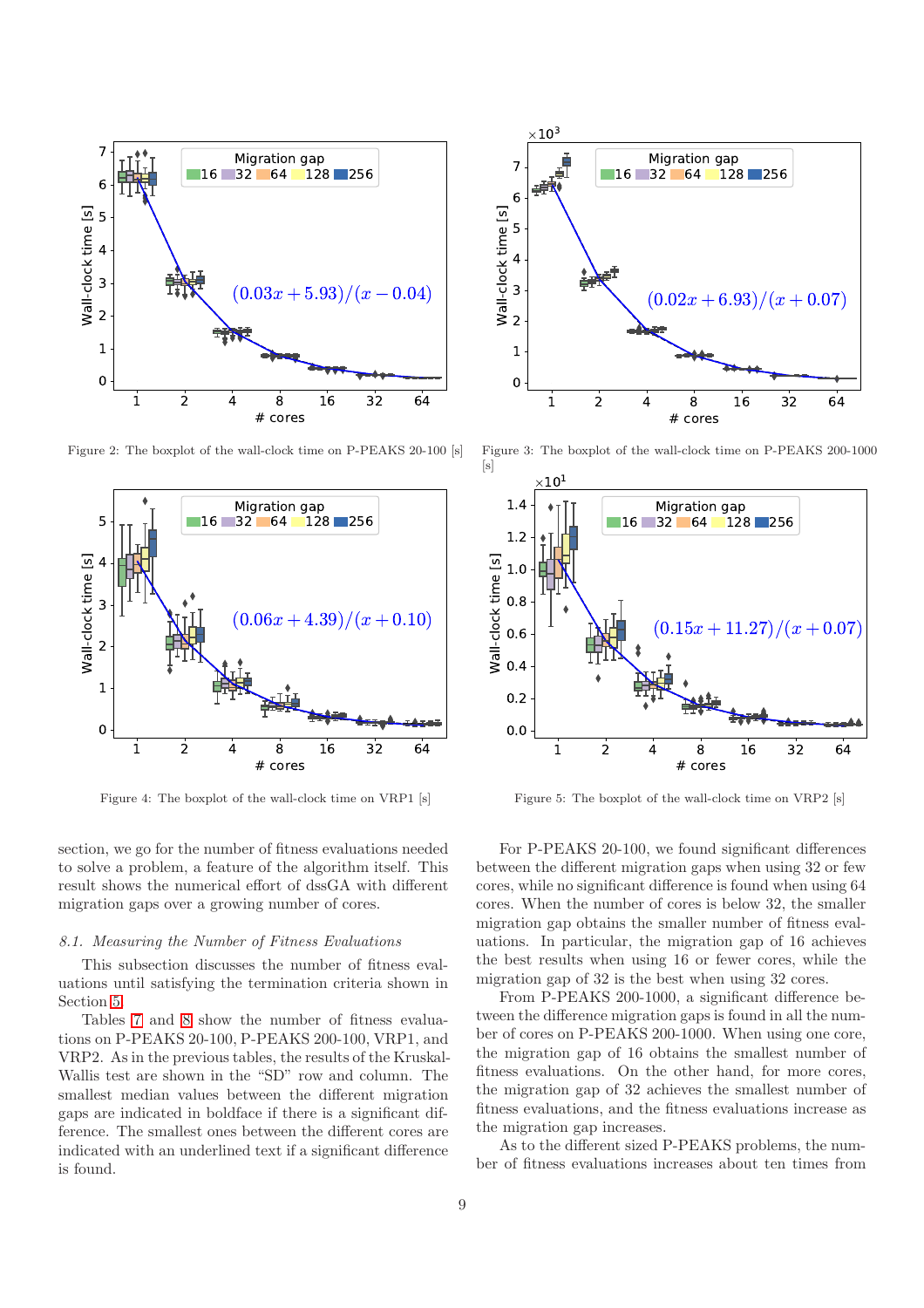<span id="page-9-0"></span>

|      |        |      |      |      | P-PEAKS 20-100 ( $\times 10^3$ ) |         |      |      |           |      |      |      | P-PEAKS 200-1000 ( $\times 10^4$ ) |            |      |      |           |
|------|--------|------|------|------|----------------------------------|---------|------|------|-----------|------|------|------|------------------------------------|------------|------|------|-----------|
| Mig. |        |      |      |      | $\#$ of utilized cores           |         |      |      |           |      |      |      | $\#$ of utilized cores             |            |      |      |           |
| gap  |        |      |      |      | 8                                | 16      | 32   | 64   | <b>SD</b> |      |      |      | 8                                  | 16         | 32   | 64   | <b>SD</b> |
| 16   | median | 185  | 186  | 183  | 186                              | $185\,$ | 177  | 153  | $**$      | 193  | 191  | 213  | 216                                | 221        | 213  | 201  | $***$     |
|      | stdy.  | 7.60 | 9.77 | 9.00 | 7.24                             | 8.50    | 11.6 | 9.56 |           | 2.45 | 30.6 | 4.73 | 5.66                               | 5.23       | 5.15 | 7.77 |           |
| 32   | median | 193  | 190  | 188  | 189                              | 188     | 176  | 154  | $***$     | 202  | 139  | 179  | 187                                | 194        | 190  | 180  | $**$      |
|      | stdy.  | 7.78 | 9.14 | 12.3 | 8.08                             | 8.27    | 11.0 | 10.5 |           | 3.51 | 3.57 | 4.99 | 4.88                               | 6.13       | 6.02 | 7.37 |           |
| 64   | median | 192  | 189  | 195  | 192                              | 191     | 179  | 149  | $**$      | 209  | 145  | 182  | 187                                | <b>200</b> | 191  | 183  | $***$     |
|      | stdy.  | 8.19 | 10.8 | 8.84 | 10.3                             |         | 10.  | 11.4 |           | 3.63 | 3.74 | 4.22 | 5.34                               | 4.28       | 4.97 | 6.44 |           |
| 128  | median | 194  | 195  | 194  | 192                              | 196     | 188  | 154  | $**$      | 222  | 151  | 186  | 191                                | 204        | 196  | 186  | $***$     |
|      | stdy.  | 9.13 | 9.73 | 10.0 | 11 1                             | 9.54    | 10.  | 12.2 |           | 4.80 | 14.4 | 6.30 | 4.60                               | 4.95       | 6.49 | 5.50 |           |
| 256  | median | 194  | 199  | 196  | 191                              | 198     | 190  | 156  | $***$     | 234  | 161  | 191  | 197                                | 206        | 200  | 189  | $**$      |
|      | stdy.  | 9.22 | 9.07 | 8.40 | 10.1                             | 10.8    | 9.76 | 10.7 |           | 6.43 | 30.6 | 4.72 | 7.20                               | 5.79       | 7.69 | 6.58 |           |
|      | SD     | $**$ | $**$ | $**$ | $^\ast$                          | $**$    | $**$ | NS   |           | $**$ | $**$ | $**$ | $**$                               | $**$       | $**$ | $**$ |           |

Table 7: The number of fitness evaluations (P-PEAKS). Boldface: minimum in column. Underline: minimum in row

<span id="page-9-1"></span>NS: No significant difference,  $\overline{\ }$ :  $p < 0.05$ ,  $\overline{\ }$ :  $p < 0.01$ 

Table 8: The number of fitness evaluations (VRP). Boldface: minimum in column. Underline: minimum in row

|      |        |      |      |      | VRP1 $(\times 10^4)$   |      |      |        |           |          |                |          | VRP2 ( $\times 10^4$ ) |      |      |       |           |
|------|--------|------|------|------|------------------------|------|------|--------|-----------|----------|----------------|----------|------------------------|------|------|-------|-----------|
| Mig. |        |      |      |      | $\#$ of utilized cores |      |      |        |           |          |                |          | $\#$ of utilized cores |      |      |       |           |
| gap  |        |      | റ    | 4    | 8                      | 16   | 32   | 64     | <b>SD</b> |          | $\overline{2}$ | 4        | 8                      | 16   | 32   | 64    | <b>SD</b> |
| 16   | median | 56.1 | 55.6 | 58.2 | 55.7                   | 54.1 | 53.5 | 49.5   | NS        | 104      | 111            | $107\,$  | 111                    | 104  | 101  | 99.9  | $\ast$    |
|      | stdy.  | 7.67 | 8.94 | 10.1 | 8.38                   | 7.74 | 8.14 | 12.2   |           | 9.15     | 14.3           | 27.7     | 24.9                   | 17.7 | 12.4 | 18.5  |           |
| 32   | median | 56.9 | 61.1 | 61.9 | 60.2                   | 55.2 | 55.1 | 50.6   | $**$      | 105      | 113            | 117      | 110                    | 113  | 105  | 106   | $**$      |
|      | stdy.  | 6.53 | 7.61 | 9.85 | 8.26                   | 8.52 | 8.11 | 9.11   |           | $16.5\,$ | 15.7           | 19.1     | 13.9                   | 13.9 | 13.1 | 15.6  |           |
| 64   | median | 60.1 | 61.0 | 59.1 | 59.5                   | 54.6 | 57.0 | 52.3   | $**$      | 116      | 120            | 120      | 120                    | 116  | 114  | 108   | $\ast$    |
|      | stdy.  | 4.87 | 9.45 | 9.31 | 13.2                   | 7.41 | 9.28 | 9.16   |           | 15.1     | 13.0           | $16.5\,$ | 13.5                   | 12.4 | 16.8 | 17.9  |           |
| 128  | median | 62.4 | 66.4 | 66.3 | 65.9                   | 62.3 | 57.9 | 58.2   | $***$     | 119      | 126            | 125      | 124                    | 119  | 113  | 111   | $*$       |
|      | stdy.  | 7.68 | 9.72 | 10.2 | 12.1                   | 9.41 | 10.0 | 10.5   |           | 15.6     | 17.7           | 19.4     | 17.8                   | 14.8 | 13.3 | 18.2  |           |
| 256  | median | 69.7 | 68.8 | 68.3 | 66.6                   | 68.4 | 63.6 | 57.4   | $***$     | 131      | 137            | 137      | 137                    | 132  | 116  | 115   | $**$      |
|      | stdy.  | 7.22 | 8.48 | 6.47 | 11.0                   | 7.53 | 9.54 | 12.1   |           | 12.1     | 17.7           | 18.3     | 13.4                   | 15.6 | 16.2 | 14.0  |           |
|      | SD     | $**$ | $**$ | $**$ | $**$                   | $**$ | $**$ | $\ast$ |           | $**$     | $**$           | $**$     | $**$                   | $**$ | $**$ | $***$ |           |

NS: No significant difference,  $\overline{\ }$ :  $p < 0.05$ ,  $\overline{\ }$ :  $p < 0.01$ 

P-PEAKS 20-100 to P-PEAKS 200-1000. Let us consider this carefully. Since the bit length of solutions is ten times longer in the largest problem, the search space is  $2^{10}$  times larger, which is much more than ten times. Nevertheless, the impact on the numerical effort is only ten times larger. This indicates that PGA is very robust as a solver as problems grow. Such robustness (scalability) is also demonstrated in the literature of [\[36](#page-21-2)] where a cellular model (fine-grained) PGA is used, and our result demonstrates the robustness of PGA even using the island model. As for the effect of the migration gap, it significantly impacts the numerical effort of both. It seems that a small migration gap leads to a reduced numerical effort.

The result on VRP1 shows a significant difference across the different migration gaps for all the utilized cores. The migration gap of 16 achieves the smallest number of fitness evaluations, and the smaller the migration gap, the smaller the number of fitness evaluations. The different number of cores throw different results with a significant difference, except for the migration gap of 16. When considering 32 or larger migration gaps, the smallest number of fitness evaluations is achieved using 64 cores. The migration gap of 16 also obtains the smallest number of fitness evalua-

tions when using 64 cores though there is no significant difference.

We found that VRP1 and VRP2 follow similar trends: a significant difference between the different migration gaps is found for all cores. The migration gap of 16 shows the smallest number of fitness evaluations except for when using eight cores. Using eight cores, the migration gap of 32 indicates the best, and the migration gap of 16 shows the second best. Overall, the smaller the migration gap, the smaller the number of fitness evaluations.

Smaller migration gaps can reduce the numerical effort for all problems and all number of used cores from these results. In particular, the migration gap of 16 achieved the best smallest number of fitness evaluations on most of our experiments. This happens because, in the problem instance used in our experiment, it was more effective to quickly share a better solution to search promising search region with a small migration gap than to maintain diversity between subpopulations and search independently with a large migration gap.

The number of cores used is an important factor for all problems and experiments, and it clearly states the importance of having more powerful machines and the po-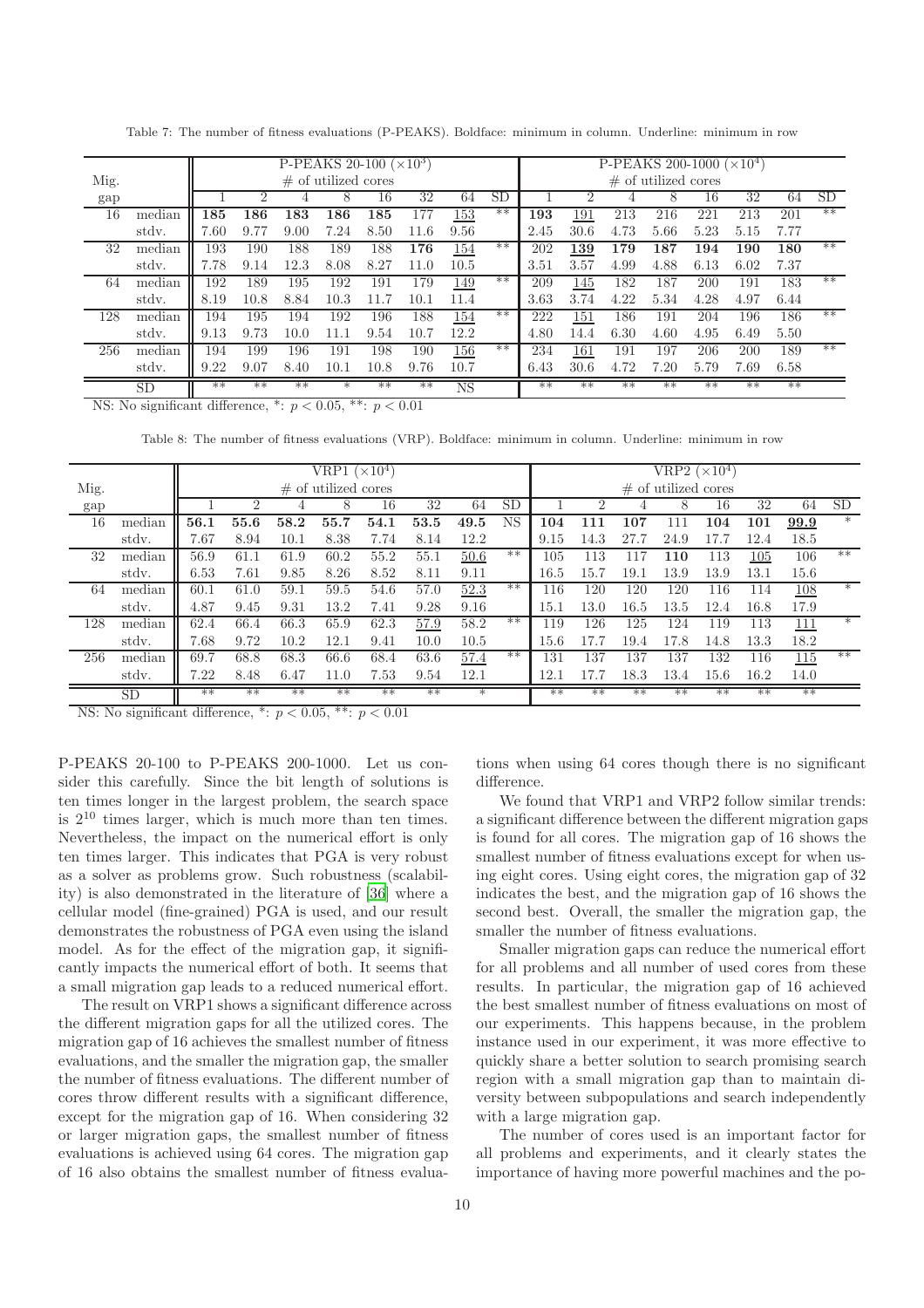<span id="page-10-0"></span>

Figure 6: The median number of fitness evaluations on P-PEAKS 20-100



Figure 8: The median number of fitness evaluations on VRP1

tentially good results in later research with PGAs on these machines. On P-PEAKS 20-100, VRP1, and VRP2, the smallest number of fitness evaluations is achieved when using 64 cores (for any migration gap). On the other hand, on P-PEAKS 200-1000, although a significant difference is found, the smallest number of fitness evaluations is achieved using two cores for all migration gaps.

## *8.2. Understanding the Number of Fitness Evaluations*

This subsection shows some bar graphs of the number of fitness evaluations and discusses their tendency to ease the understanding of the previous tables.

Figs. [6–9](#page-10-0) show the median number of fitness evaluations on P-PEAKS 20-100, P-PEAKS 200-1000, VRP1, and VRP2, respectively. The horizontal axis shows the number of used cores, while the vertical axis shows the median number of fitness evaluations. The different colors indicate the different migration gaps.



Figure 7: The median number of fitness evaluations on P-PEAKS 200-1000



Figure 9: The median number of fitness evaluations on VRP2

From Fig. [6,](#page-10-0) we can confirm that the number of fitness evaluations slightly increases as the migration gap increases when using 32 or fewer cores. When using 64 cores, such a tendency is not found. The number of fitness evaluations is smallest when the migration gap is 64, but no important difference is found. By comparing the different number of utilized cores, 64 cores remarkably decreased the number of fitness evaluations with respect to the other cases.

In Fig. [7,](#page-10-0) we can see that the number of fitness evaluations increases as the migration gap increases when using one core. On the other hand, when using two or more cores, the maximum number of fitness evaluations appeared when using a migration gap of 16. As to the rest of the migration gaps, 32 provokes the shortest number of fitness evaluations, and it increases as the migration gap increases.

In Fig. [8,](#page-10-0) we notice that the number of fitness evalua-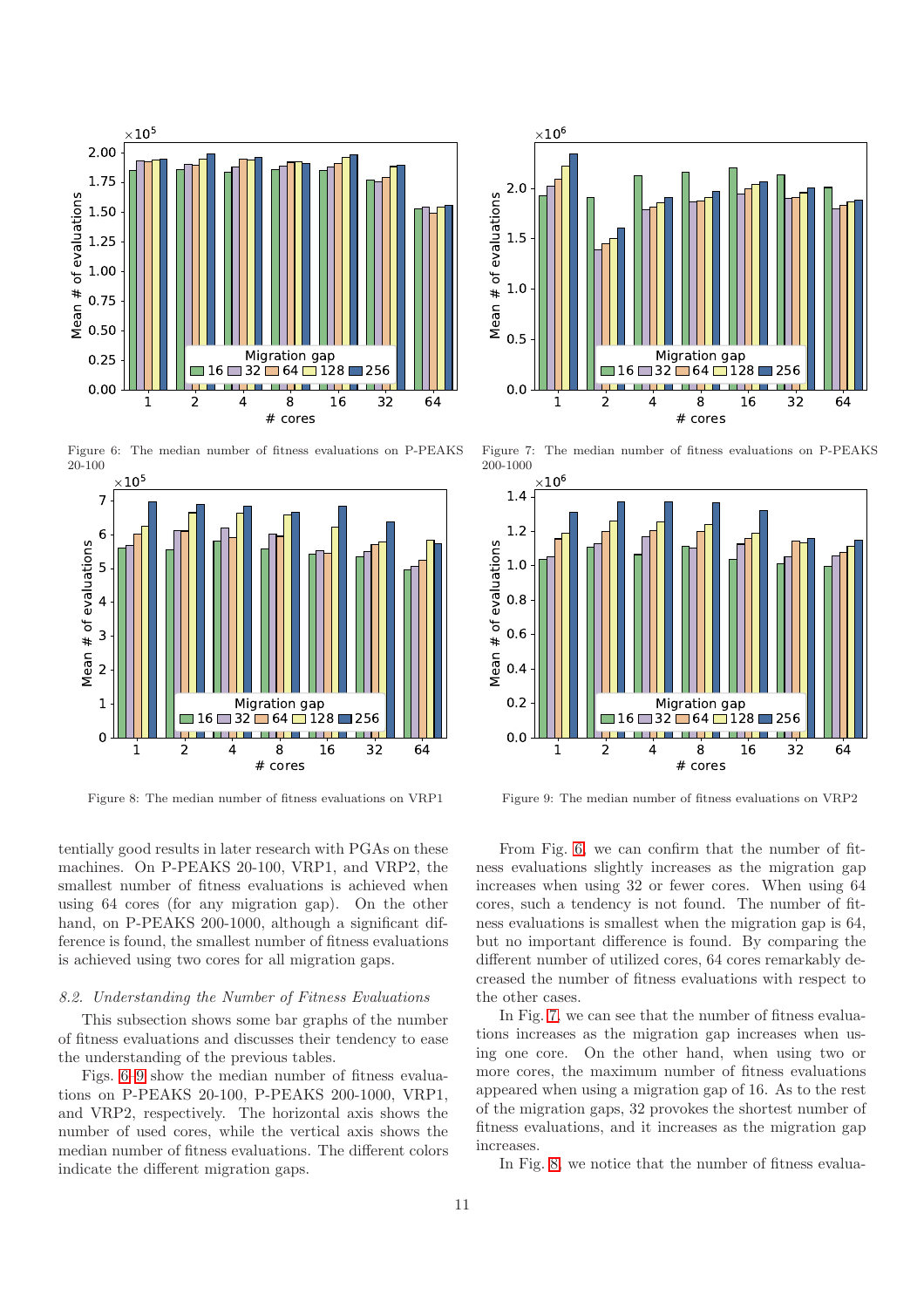tions decreases with an also decreasing migration gap on VRP1. On the other hand, we can observe a trend to reduce the number of evaluations when the number of cores is increased. This difference, although it is statistically validated, is relatively small. This indicates that a different number of cores does not hugely impact the search behavior for this problem. However, it allows reducing the execution importantly, as we showed in the previous section.

A similar tendency to VRP1 can be found in VRP2 from Fig. [9.](#page-10-0) When using the migration gap of 16, we got a minimum number of fitness evaluations. It increases with the migration gap. On the other hand, similar to the previous instance, the increment of the number of cores allows a small but statistically significant reduction of the number of evaluations, especially for the largest values of the migration gap.

As the overall conclusions of the numerical performance, we can clearly point to the importance of the migration gap for complex problems, in which a lower value can help faster converge to the best solution. However, in some cases (P-PEAKS 200-1000), a very low value of this parameter can mislead the search and delay reaching a highquality solution. A problem-dependant trade-off seems then needed. The influence of the number of cores is less evident than that of the migration gap. The trend of the results shows that a higher number of cores will reduce the number of evaluations needed, but it strongly depends on the instance problem.

#### <span id="page-11-0"></span>9. Analysis of the Speed-up

As we previously mentioned in Section [6.3,](#page-5-3) the speedup is a fundamental metric for parallels techniques since it measures the gain in using additional physical computational resources. Analyzing its value for the different number of processor units is important to understand how the algorithm makes use of these additional hardware resources. It also allows a researcher to make some decisions about the used hardware platform since it informs the trade-off between the extra cost and the benefits of using more resources.

This section analyzes the speed-up performance by increasing the number of used cores and running on them always a single same algorithm. First, we calculate the speed-up from the median wall-clock time shown in Section [7.](#page-6-0) Then, we present the two fitting models and compare their parameters.

#### *9.1. Measuring Speed-up*

First, let us calculate the speed-up performance on each problem. In addition, we will perform a Kruskal-Wallis test to confirm the statistical difference between the different migration gaps and the number of used cores.

Tables [9](#page-12-1) and [10](#page-12-2) show the speed-up calculated from the median wall-clock time when the algorithm is solving P-PEAKS 20-100, P-PEAKS 200-1000, VRP1, and VRP2,

respectively. The "Real SU" row indicates the real speedup value calculated by Eq. [\(1\)](#page-3-3). The largest speed-up values are indicated in boldface in these tables if there is a significant difference between the different migration gaps. The largest speed-up values in a row (across all number of cores) are underlined. Additionally, any results indicating super-linear speed-up (i.e.,  $S(m) > m$ ) are indicated in italics.

The remaining rows show the predicted results by the fitted models and the error between the real and the predicted speed-up values. The "Pred." row indicates the predicted speed-up from the fitted rational function by Eq. [\(3\)](#page-3-4), and the "Pred. err." row shows the difference between the real speed-up and the predicted speed-up (real minus predicted). At the "SD" column in the lines of the "Pred. err.," the mean absolute error (MAE) is reported.

On P-PEAKS 20-100, we can find a significant difference between the different migration gaps when the number of utilized cores is 2, 4, 16, and 32. In contrast, no significant difference is found when using 8 and 64 cores. Especially when using 64 cores, there is no significant difference. This indicates that the migration gap does not significantly impact when using 64 cores for the small problem. As another interesting finding, when using 32 or fewer cores, the migration gap of 32 achieves the highest speedup performance. It is worth noting that a super-linear speed-up is observed in some settings, i.e., the cases when using 2 and 4 cores.

On P-PEAKS 200-1000, a significant difference between the different migration gaps is found for any number of cores. In particular, the migration gap of 256 achieves the highest speed-up for all the number of used cores, and it decreases when using smaller migration gaps. When using four cores, the migration gaps of 128 and 256 show a super-linear speed-up.

A comparison of two P-PEAKS problems shows a different tendency. That is, a smaller migration gap obtains the better speed-up performance on P-PEAKS 20-100. In particular, the migration gap of 32 achieves the best speedup when a significant difference is found. On the other hand, on P-PEAKS 200-1000, larger migration gaps, particularly the migration gap of 256, obtain better speed-up performance. This indicates that the migration gap should be selected depending on the problem size to achieve the best speed-up performance, and that it effectively affects speed-up.

From the result on VRP1, a significant difference between the different migration gaps is found when using 2 and 4 cores. In contrast, no significant difference is found for the other number of used cores. When using 2 and 4 cores, the migration gap of 256 shows the highest speedup.

On VRP2, we can find a significant difference between the different migration gaps when using 32 and 64 cores, while no significant difference is found when using 16 or fewer cores. On VRP2, the larger the migration gap is used, the higher speed-up is achieved. That could be useful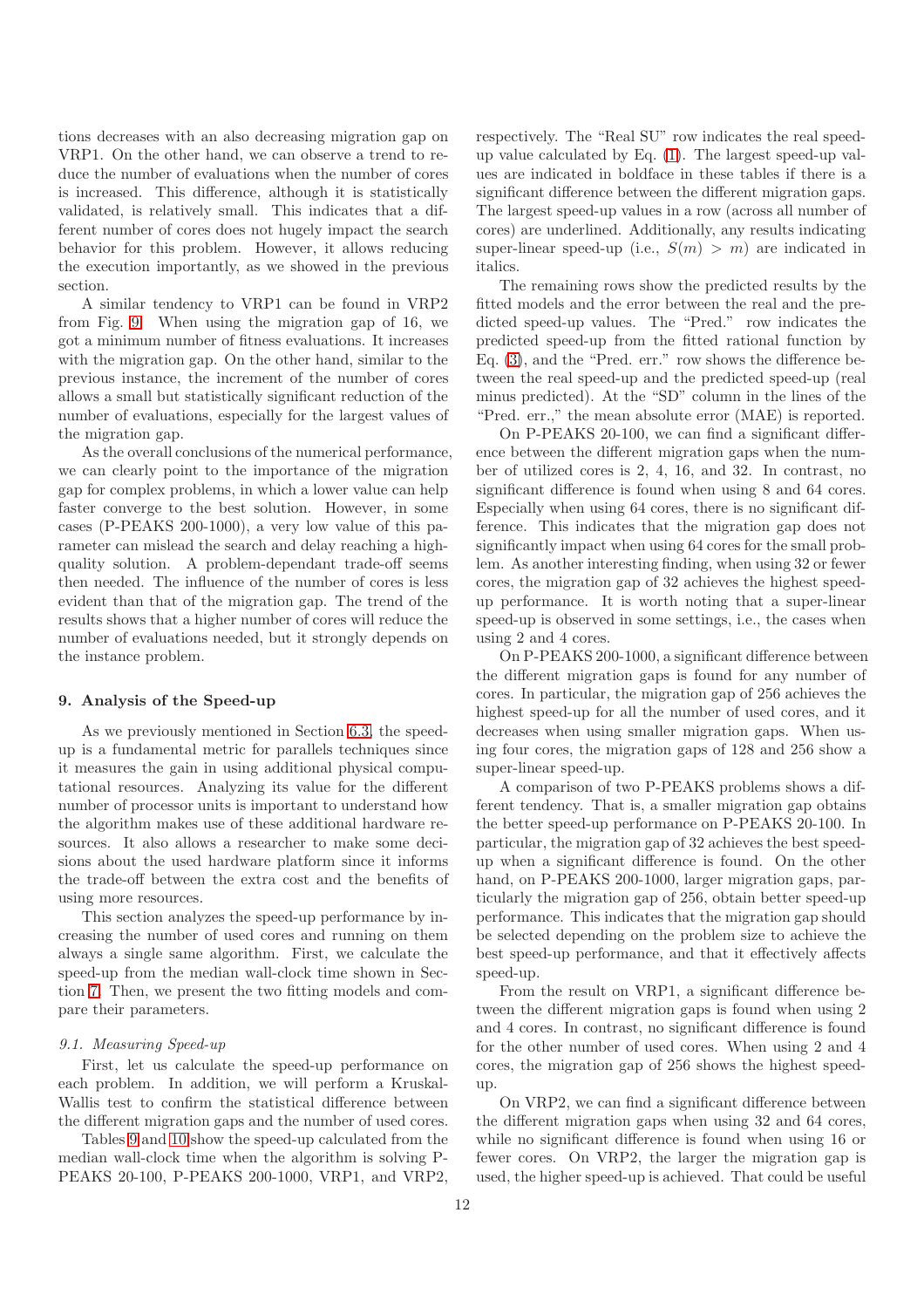<span id="page-12-1"></span>

|         |                       |                                  |                             |                   |                                  | P-PEAKS 20-100 |         |                        |        | P-PEAKS 200-1000       |                |         |                        |         |         |         |        |
|---------|-----------------------|----------------------------------|-----------------------------|-------------------|----------------------------------|----------------|---------|------------------------|--------|------------------------|----------------|---------|------------------------|---------|---------|---------|--------|
| Mig.    |                       |                                  |                             |                   | $\#$ of utilized cores           |                |         |                        |        |                        |                |         | $\#$ of utilized cores |         |         |         |        |
| gap     |                       |                                  | $\overline{2}$              |                   | 8                                | 16             | 32      | 64                     | SD     |                        | $\overline{2}$ |         |                        | 16      | 32      | 64      | SD     |
| 16      | Real SU               | 1.00                             | 2.02                        | 4.07              | 7.74                             | 14.98          | 29.48   | 49.12                  | $**$   | 1.00                   | 1.95           | 3.71    | 7.10                   | 13.66   | 26.71   | 43.57   | $**$   |
|         | Pred.                 | 0.80                             | 1.87                        | 3.99              | 8.06                             | 15.62          | 28.79   | 49.28                  | (MAE)  | 0.77                   | 1.76           | 3.71    | 7.43                   | 14.28   | 26.00   | 43.75   | (MAE)  |
|         | Pred. err.            | $+0.20$                          | $+0.15$                     | $+0.08$           | $-0.31$                          | $-0.65$        | $+0.69$ | $-0.16$                | (0.32) | $+0.23$                | $+0.19$        | $-0.00$ | $-0.33$                | $-0.62$ | $+0.72$ | $-0.18$ | (0.32) |
| 32      | Real SU               | 1.00                             | 2.08                        | 4.16              | 7.94                             | 15.48          | 30.97   | 50.88                  | $**$   | 1.00                   | 1.93           | 3.80    | 7.12                   | 14.13   | 27.20   | 44.14   | $**$   |
|         | Pred.                 | 0.72                             | 1.86                        | 4.09              | 8.38                             | 16.32          | 30.03   | 51.11                  | (MAE)  | 0.73                   | 1.76           | 3.77    | 7.60                   | 14.62   | 26.53   | 44.31   | (MAE)  |
|         | Pred. err.            | $+0.28$                          | $+0.22$                     | $+0.07$           | $-0.44$                          | $-0.84$        | $+0.94$ | $-0.23$                | (0.43) | $+0.27$                | $+0.17$        | $+0.03$ | $-0.48$                | $-0.49$ | $+0.68$ | $-0.18$ | (0.33) |
| 64      | Real SU               | 1.00                             | 2.06                        | 3.98              | 7.75                             | 15.18          | 30.17   | 52.46                  | $**$   | 1.00                   | 1.91           | 3.86    | 7.35                   | 14.22   | 28.05   | 45.59   | $**$   |
|         | Pred.                 | 0.82                             | 1.88                        | 3.97              | 8.03                             | 15.72          | 29.61   | 52.58                  | (MAE)  | 0.71                   | 1.76           | 3.81    | 7.73                   | 14.94   | 27.23   | 45.79   | (MAE)  |
|         | Pred. err.            | $+0.18$                          | $+0.18$                     | $+0.02$           | $-0.27$                          | $-0.54$        | $+0.56$ | $-0.12$                | (0.27) | $+0.29$                | $+0.15$        | $+0.05$ | $-0.38$                | $-0.72$ | $+0.82$ | $-0.20$ | (0.37) |
| 128     | Real SU               | 1.00                             | 2.03                        | 4.04              | 7.88                             | 15.05          | 29.07   | 51.41                  | **     | 1.00                   | 1.96           | 4.01    | 7.64                   | 14.78   | 29.01   | 47.51   | $**$   |
|         | Pred.                 | 0.97                             | 1.99                        | 3.99              | 7.90                             | 15.33          | 28.84   | 51.45                  | (MAE)  | 0.75                   | 1.83           | 3.94    | 7.99                   | 15.45   | 28.25   | 47.69   | (MAE)  |
|         | Pred. err.            | $+0.03$                          | $+0.04$                     | $+0.05$           | $-0.02$                          | $-0.28$        | $+0.23$ | $-0.04$                | (0.10) | $+0.25$                | $+0.14$        | $+0.07$ | $-0.35$                | $-0.68$ | $+0.76$ | $-0.19$ | (0.35) |
| 256     | Real SU               | 1.00                             | 1.99                        | 3.98              | 7.91                             | 14.81          | 28.85   | 50.70                  | $**$   | 1.00                   | 1.98           | 4.11    | 7.89                   | 15.39   | 29.94   | 49.74   | $**$   |
|         | Pred.                 | 0.95                             | 1.96                        | 3.96              | 7.84                             | 15.21          | 28.56   | 50.76                  | (MAE)  | 0.76                   | 1.87           | 4.04    | 8.22                   | 15.94   | 29.30   | 49.90   | (MAE)  |
|         | Pred. err.            | $+0.05$                          | $+0.03$                     | $+0.03$           | $+0.07$                          | $-0.40$        | $+0.29$ | $-0.06$                | (0.13) | $+0.24$                | $+0.10$        | $+0.06$ | $-0.33$                | $-0.55$ | $+0.63$ | $-0.15$ | (0.30) |
| 3TCL 3T | SD<br>$\cdot$ $\circ$ | <b>NS</b><br>$\cdot$ 1. $\sigma$ | $*$<br>$\ddot{\phantom{1}}$ | **<br>$0.05 - 11$ | $\overline{\mathrm{NS}}$<br>0.04 | $\ast$         | **      | $\overline{\text{NS}}$ |        | $\overline{\text{NS}}$ | $**$           | $**$    | **                     | $**$    | **      | **      |        |

Table 9: Speed-up (P-PEAKS). Boldface: maximum in column. Underline: maximum in row. Italic: super-linear speed-up

<span id="page-12-2"></span>NS: No significant difference,  $*: p < 0.05, **: p < 0.01$ 

Table 10: Speed-up (VRP). Boldface: maximum in column. Underline: maximum in row. Italic: super-linear speed-up

|      |            |           |                |         |                        | VRP1      |             |           |        | VRP2        |                |             |                        |           |         |         |        |
|------|------------|-----------|----------------|---------|------------------------|-----------|-------------|-----------|--------|-------------|----------------|-------------|------------------------|-----------|---------|---------|--------|
| Mig. |            |           |                |         | $\#$ of utilized cores |           |             |           |        |             |                |             | $\#$ of utilized cores |           |         |         |        |
| gap  |            |           | $\overline{2}$ |         | 8                      | 16        | 32          | 64        | SD     |             | $\overline{2}$ |             | 8                      | 16        | 32      | 64      | SD     |
| 16   | Real SU    | 1.00      | 1.92           | 3.69    | 6.95                   | 13.05     | 21.70       | 26.77     | $**$   | 1.00        | 1.85           | 3.71        | 6.60                   | 13.06     | 22.43   | 26.35   | $**$   |
|      | Pred.      | 0.53      | 1.75           | 3.97    | 7.73                   | 13.36     | 20.37       | 27.33     | (MAE)  | 0.39        | 1.65           | 3.94        | 7.81                   | 13.50     | 20.46   | 27.25   | (MAE)  |
|      | Pred. err. | $+0.47$   | $+0.17$        | $-0.27$ | $-0.79$                | $-0.32$   | $+1.34$     | $-0.56$   | (0.56) | $+0.61$     | $+0.21$        | $-0.23$     | $-1.21$                | $-0.45$   | $+1.96$ | $-0.89$ | (0.80) |
| 32   | Real SU    | 1.00      | 1.80           | 3.43    | 6.51                   | 12.83     | 20.90       | 25.86     | $**$   | 1.00        | 1.83           | 3.46        | 6.63                   | 12.13     | 22.05   | 25.37   | $**$   |
|      | Pred.      | 0.45      | 1.63           | 3.78    | 7.44                   | 12.90     | 19.69       | 26.44     | (MAE)  | 0.39        | 1.60           | 3.81        | 7.53                   | 13.03     | 19.76   | 26.35   | (MAE)  |
|      | Pred. err. | $+0.55$   | $+0.17$        | $-0.36$ | $-0.93$                | $-0.07$   | $+1.22$     | $-0.58$   | (0.55) | $+0.61$     | $+0.24$        | $-0.35$     | $-0.90$                | $-0.90$   | $+2.29$ | $-0.99$ | (0.90) |
| 64   | Real SU    | 1.00      | 1.92           | 3.85    | 6.89                   | 13.43     | 21.23       | 26.10     | $**$   | 1.00        | 1.91           | 3.71        | 6.79                   | 12.92     | 22.39   | 27.53   | $**$   |
|      | Pred.      | 0.54      | 1.79           | 4.05    | 7.85                   | 13.40     | 20.14       | 26.64     | (MAE)  | 0.50        | 1.70           | 3.91        | 7.70                   | 13.45     | 20.77   | 28.22   | (MAE)  |
|      | Pred. err. | $+0.46$   | $+0.13$        | $-0.20$ | $-0.96$                | $+0.03$   | $+1.09$     | $-0.54$   | (0.49) | $+0.50$     | $+0.20$        | $-0.20$     | $-0.91$                | $-0.53$   | $+1.63$ | $-0.69$ | (0.67) |
| 128  | Real SU    | 1.00      | 1.84           | 3.58    | 6.53                   | 12.45     | 21.89       | 24.96     | $**$   | 1.00        | 1.87           | 3.68        | 6.79                   | 13.15     | 23.17   | 28.02   | $**$   |
|      | Pred.      | 0.38      | 1.62           | 3.88    | 7.63                   | 13.11     | 19.67       | 25.96     | (MAE)  | 0.40        | 1.64           | 3.93        | 7.85                   | 13.77     | 21.25   | 28.84   | (MAE)  |
|      | Pred. err. | $+0.62$   | $+0.22$        | $-0.30$ | $-1.10$                | $-0.65$   | $+2.22$     | $-1.01$   | (0.87) | $+0.60$     | $+0.23$        | $-0.26$     | $-1.05$                | $-0.61$   | $+1.92$ | $-0.82$ | (0.79) |
| 256  | Real SU    | 1.00      | 1.99           | 3.88    | 7.21                   | 12.78     | 22.67       | 28.10     | $**$   | 1.00        | 1.92           | 3.75        | 6.90                   | 13.21     | 25.33   | 30.41   | $**$   |
|      | Pred.      | 0.62      | 1.81           | 4.01    | 7.80                   | 13.60     | 21.05       | 28.74     | (MAE)  | 0.32        | 1.60           | 3.96        | 8.07                   | 14.42     | 22.72   | 31.43   | (MAE)  |
|      | Pred. err. | $+0.38$   | $+0.18$        | $-0.13$ | $-0.59$                | $-0.82$   | $+1.62$     | $-0.64$   | (0.62) | $+0.68$     | $+0.32$        | $-0.21$     | $-1.16$                | $-1.21$   | $+2.61$ | $-1.03$ | (1.03) |
|      | <b>SD</b>  | <b>NS</b> | $*$            | $**$    | <b>NS</b>              | <b>NS</b> | $_{\rm NS}$ | <b>NS</b> |        | $_{\rm NS}$ | <b>NS</b>      | $_{\rm NS}$ | <b>NS</b>              | <b>NS</b> | $**$    | $**$    |        |

NS: No significant difference,  $\overline{\ast}$ :  $p < 0.05$ ,  $\overline{\ast}$ :  $p < 0.01$ 

to know when approaching VRP problems with PGAs in the future.

The super-linear speed-up is found on P-PEAKS 20- 100 and P-PEAKS 200-1000 when using 2 and 4 cores in the experiment. Both physical and algorithmic reasons can cause this. From the physical aspect, when the algorithm run is equally distributed among several cores, the memory can be more efficiently managed, e.g., the cache memory can be utilized because the memory needed in each core decreases. On the other hand, many cores imply an additional overhead mainly due to the communications. Therefore, using 2 or 4 cores may achieve a good tradeoff between the communication overhead and memory utilization, and some of these cases produce the super-linear speed-up.

On the other hand, from the algorithmic aspect, asynchronous communication used in the experiment may affect the behavior of the speed-up. The asynchronous communication allows each process to run the algorithm independently, which is more beneficial to the search than running it on a single core. In P-PEAKS 200-1000, asynchronous communication has a positive effect, and the number of evaluations is significantly reduced, as shown in the previous section, leading to the super-linear speedup.

A significant difference is found for all migration gaps across all number of cores, and the highest speed-up is achieved when using 64 cores for all problems and all migration gaps.

As to the predicted model, the mean absolute error of the rational function model is very small. For the rational function model, the mean absolute error is less than 1.0 in the P-PEAKS problems and VRPs except for VRP2 with the migration gap of 256. In VRP2, the mean absolute error is 1.03 when using the migration gap of 256, but this prediction error is still small.

#### <span id="page-12-0"></span>*9.2. Understanding Speed-up*

In this subsection, we display the relation between the speed-up values and the number of used cores. Then, the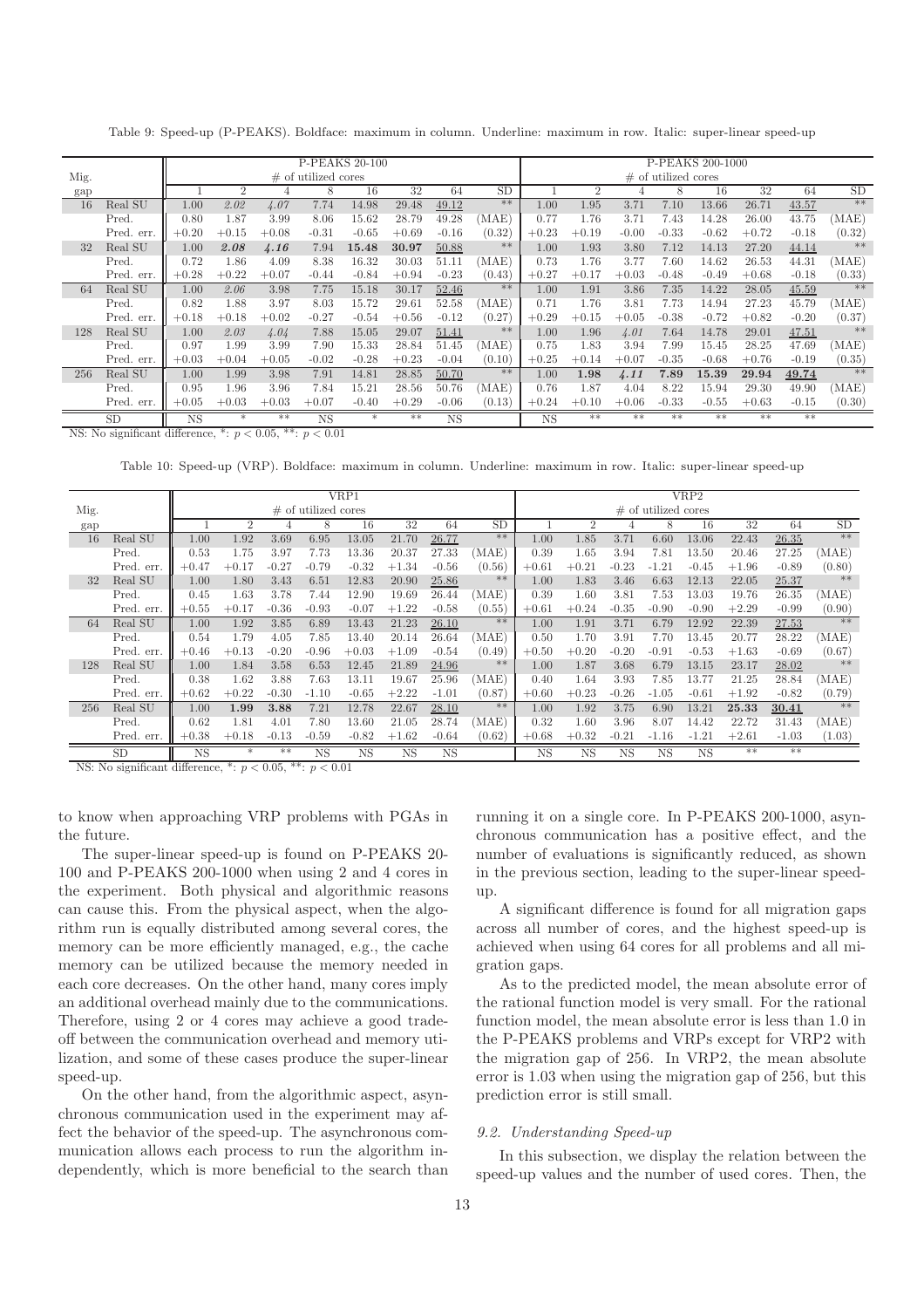<span id="page-13-0"></span>

Figure 10: Speed-ups for each migration gap (P-PEAKS 20-100)



Figure 12: Speed-ups for each migration gap (VRP1)



Figure 11: Speed-ups for each migration gap (P-PEAKS 200-1000)



Figure 13: Speed-ups for each migration gap (VRP2)

fitted model with the rational function is computed and discussed.

Figs. [10–13](#page-13-0) show the speed-up for each migration gap and each number of used cores on P-PEAKS 20-100, P-PEAKS 200-1000, VRP1, and VRP2. The horizontal axis shows the number of used cores, while the vertical axis shows the speed-up calculated with the median wall-clock time. The solid lines connect the real speed-ups. The dash-dotted lines show the fitted lines with the rational function model. The black dashed line shows the ideal (linear) speed-up where  $S(m) = m$ . The predicted equations are denoted in the legend.

Fig. [10](#page-13-0) shows the result on P-PEAKS 20-100. The fitted lines for each migration gap are similar, so the migration gap does not highly affect speed-up here.

Fig. [11](#page-13-0) shows the result on P-PEAKS 200-1000. From this figure, as similar to P-PEAKS 20-100, the rational model seems to be well-fitted to the real speed-up. Comparing the different migration gaps, we can notice that the predicted speed-up increases with the migration gap, being 256 the one producing the largest predicted speed-up.

From Fig. [12,](#page-13-0) on VRP1, the fitted lines of the rational function are well-fitted to the real speed-up. The fitted lines for each migration gap are similar, but the migration gap of 256 still shows slightly better speed-up performance than the others.

From Fig. [13,](#page-13-0) on VRP2, the fitted lines of the rational function are also well-fitted to the real speed-up. Again, the migration gap of 256 shows the best speed-up behavior compared with the other migration gaps from the fitted lines.

Similar to the analysis for the wall-clock time, we can conclude that parameter  $a$  is the most relevant one when the number of cores is high. However, now for the speedup, the importance of  $b$  and  $c$  is the opposite of the wallclock time. Here, the influence of the parameter  $b$  is negligible when the number of cores is larger than 2, and the parameter  $c$  is quite important when the number of cores is low.

Table [11](#page-14-2) summarizes the limit values of the predicted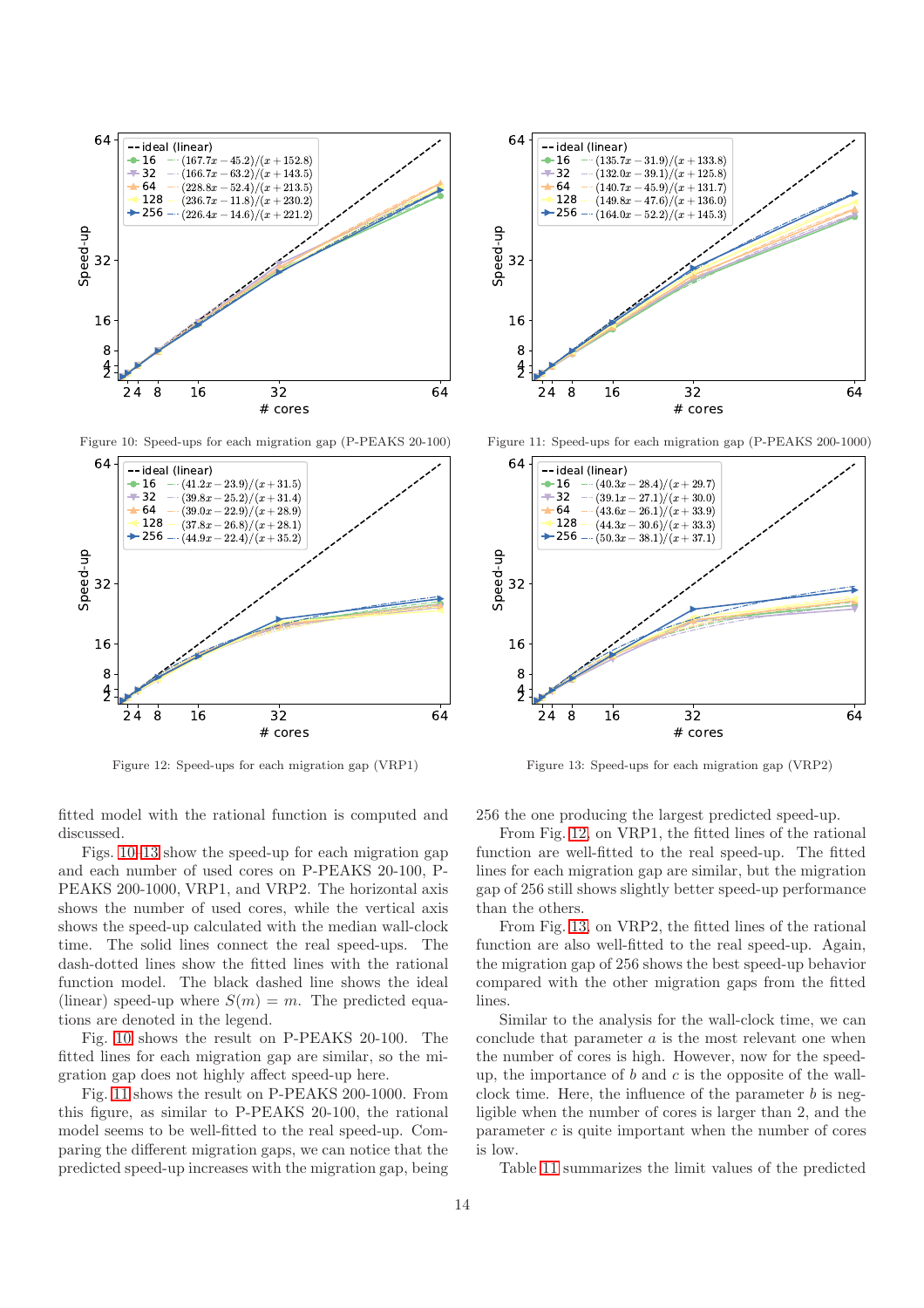Table 11: Limit values of the predicted speed-up

<span id="page-14-2"></span>

| Mig. |                       |        |         | Ratio (row/column) |      |      |
|------|-----------------------|--------|---------|--------------------|------|------|
| gap  | Problem               | Limit  | $P-100$ | $P-1000$           | VRP1 | VRP2 |
| 16   | P-PEAKS 20-100        | 167.68 | 1.00    | 1.24               | 4.07 | 4.16 |
|      | P-PEAKS 200-1000      | 135.70 | 0.81    | 1.00               | 3.30 | 3.36 |
|      | VRP1                  | 41.15  | 0.25    | 0.30               | 1.00 | 1.02 |
|      | VRP2                  | 40.33  | 0.24    | 0.30               | 0.98 | 1.00 |
| 32   | <b>P-PEAKS 20-100</b> | 166.66 | 1.00    | 1.26               | 4.19 | 4.26 |
|      | P-PEAKS 200-1000      | 132.04 | 0.79    | 1.00               | 3.32 | 3.38 |
|      | VRP1                  | 39.81  | 0.24    | 0.30               | 1.00 | 1.02 |
|      | VRP2                  | 39.12  | 0.23    | 0.30               | 0.98 | 1.00 |
| 64   | P-PEAKS 20-100        | 228.77 | 1.00    | 1.63               | 5.86 | 5.25 |
|      | P-PEAKS 200-1000      | 140.71 | 0.62    | 1.00               | 3.61 | 3.23 |
|      | VRP1                  | 39.01  | 0.17    | 0.28               | 1.00 | 0.90 |
|      | VRP2                  | 43.55  | 0.19    | 0.31               | 1.12 | 1.00 |
| 128  | P-PEAKS 20-100        | 236.69 | 1.00    | 1.58               | 6.27 | 5.34 |
|      | P-PEAKS 200-1000      | 149.78 | 0.63    | 1.00               | 3.97 | 3.38 |
|      | VRP1                  | 37.77  | 0.16    | 0.25               | 1.00 | 0.85 |
|      | VRP2                  | 44.31  | 0.19    | 0.30               | 1.17 | 1.00 |
| 256  | P-PEAKS 20-100        | 226.40 | 1.00    | 1.38               | 5.04 | 4.50 |
|      | P-PEAKS 200-1000      | 163.97 | 0.72    | 1.00               | 3.65 | 3.26 |
|      | VRP1                  | 44.88  | 0.20    | 0.27               | 1.00 | 0.89 |
|      | VRP2                  | 50.27  | 0.22    | 0.31               | 1.12 | 1.00 |

speed-up model of the rational function, i.e., a in Eq. [\(3\)](#page-3-4). The "Limit" column indicates the limit values of the fitted rational function where the number of used cores approaches infinity. The "Ratio" group indicates the ratio of limit values of different problems. Each value is calculated by dividing the gradient in the row by that in the column.

From Table [11,](#page-14-2) on the P-PEAKS 20-100 problem, high speed-up performance is predicted. When using the migration gap of 128, the maximum 236.69 times faster execution is predicted than the single-core execution by the proposed model. On the P-PEAKS 200-1000 problem, the predicted speed-up is 62–81% lower than P-PEAKS 20- 100. However, comparing different migration gaps, the migration gap of 256 obtains the highest predicted speedup of the maximum 163.97.

On the other hand, the predicted speed-up performance is limited on VRP1 and VRP2. On VRP1, the predicted speed-up limit values are up to 44.88, which is achieved with the migration gap of 256. On VRP2, the speed-up limit value on VRPs is at most 50.27 obtained with the migration gap of 256. Our model indicates that the predicted limit speed-up of VRPs is more than three times lower than that of the P-PEAKS problems. Whether this is a numerical indication of the difficulty in solving problems with PGA remains an interesting open issue.

The analysis using our mathematical model shows more potentialities than the results in Table [9,](#page-12-1) which simply compare figures of the speed-ups. In particular, the speedup analysis does not show a significant difference when using 64 cores in P-PEAKS 20-100. However, the analysis using our model can show that there can be a large difference in speed-ups between different migration gaps when using more cores. Specifically, we can see that although the migration gap of 64 shows the highest speed-up when using 64 cores, our model concludes that the migration gap of 128 is the most promising when more cores are used. This indicates that the proposed model can provide

insights into performance differences that cannot be found by only analyzing a limited number of cores (64 cores in our experiments), such as P-PEAKS 20-100.

## <span id="page-14-0"></span>10. Summary

This section summarizes the overall implications given by the experiments. Table [12](#page-15-0) shows a brief description of the experiments from the viewpoints of the migration gap and the number of used cores.

As to the migration gap, a small value seems to be the most effective way to reduce the computational effort, but the impact is negligible when using a large number of cores. For the numerical effort, a smaller migration gap is also effective in all benchmark problems. In particular, the migration gap of 16 obtains the smallest number of fitness evaluations in most cases of P-PEAKS 20-100, VRP1, and VRP2. From the speed-up viewpoint, the migration gap does not significantly impact P-PEAKS 20-100. Meanwhile, the larger migration gap, e.g., the migration gap of 256, produces the highest speed-up on the other problems.

The larger the number of cores used for running the island-based PGA the higher its performance, both in small computational effort and large speed-up. This seems common sense, but please remember that the number of islands is constant throughout all this study (i.e., we do not add more islands when more cores are used). It means this algorithm is really benefiting from parallelism and can scale for other problems and larger hardware settings. As to the numerical effort, the more cores, the smaller the number of fitness evaluations. However, on P-PEAKS 200-1000, the smallest number of fitness evaluations is achieved when using only two cores, so exceptions clearly exist.

#### <span id="page-14-1"></span>11. Conclusion and Future Works

In this article, we have tried to address an analysis of the parameters of the PGA (migration gap), the benefits of using a cluster of multi-core computers, and how all this relates to the problem solved (binary and permutation-based ones) at the same time (kind of holistic analysis of island PGA). We did it both in a descriptive manner, getting conclusions on all that, but also in a compact mathematical way, by summarizing our outcomes in simple numerical models to foster future research.

From the experimental results, some important conclusions can be drawn regarding RQ1. First, adding more hardware resources clearly allows, not only to reduce the wall-clock time, but also to impact on the numerical performance, i.e., a reduction of the number of evaluations. Second, the migration parameters also have a high importance in these two metrics. In this study, we have considered the migration gap, which determines how much coupled the islands are.

For the tested instance problems (RQ3), a lower value (highly coupled islands) provides the most beneficial search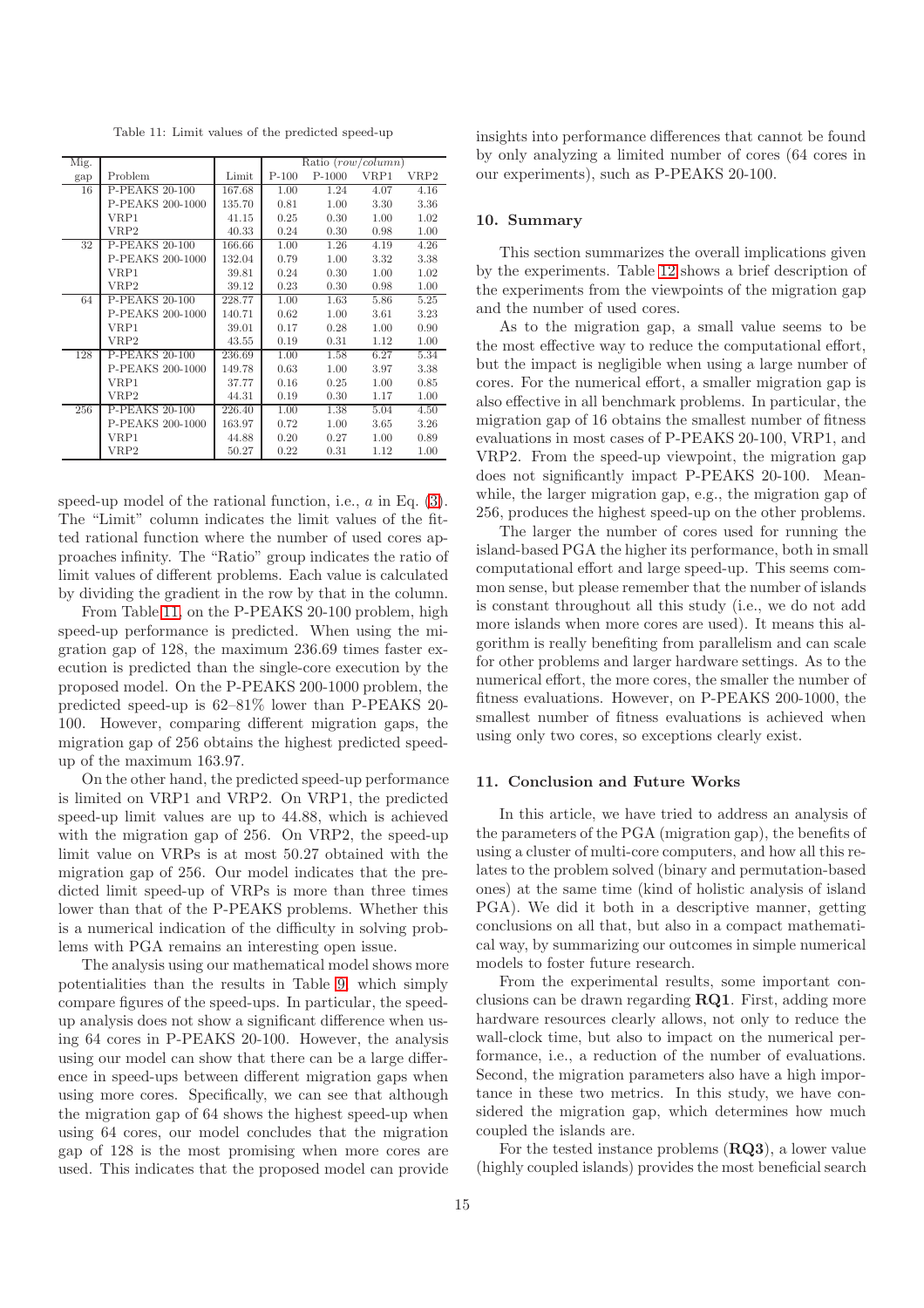<span id="page-15-0"></span>

| Viewpoint                 | Problem                                 | Computational effort                                                                                                                             | Numerical effort                                                                                                                                                                                                                                                                                                                                                                                  | Speed-up                                                                                                                                                                                                            |  |  |  |  |
|---------------------------|-----------------------------------------|--------------------------------------------------------------------------------------------------------------------------------------------------|---------------------------------------------------------------------------------------------------------------------------------------------------------------------------------------------------------------------------------------------------------------------------------------------------------------------------------------------------------------------------------------------------|---------------------------------------------------------------------------------------------------------------------------------------------------------------------------------------------------------------------|--|--|--|--|
| Migration<br>gaps         | $P-$<br><b>PEAKS</b><br>20-100          | The migration gap does not<br>have a significant impact on the<br>wall-clock time.                                                               | A smaller migration gap<br>obtains a smaller number of<br>fitness evaluations, but no<br>difference between the<br>migration gaps is found when<br>using 64 cores.                                                                                                                                                                                                                                | The migration gap of 64<br>produces a higher speed-up,<br>but there is no difference<br>between the migration gaps<br>when using 64 cores.                                                                          |  |  |  |  |
|                           | $P-$<br><b>PEAKS</b><br>$200 -$<br>1000 | A smaller migration gap<br>obtains shorter wall-clock time,<br>but no difference between<br>migration gaps when using 64<br>cores.               | The migration gap of 32 brings<br>the smallest number of fitness<br>evaluations except for one core.<br>When using one core, the<br>migration gap of 16 brings the<br>smallest number of fitness<br>evaluations.                                                                                                                                                                                  | A larger migration gap obtains<br>a higher speed-up. In<br>particular, the migration gap of<br>256 produces the highest<br>speed-up in all the number of<br>used cores.                                             |  |  |  |  |
|                           | VRP1                                    | A smaller migration gap<br>obtains a shorter wall-clock<br>time, but there is no difference<br>between migration gaps when<br>using $32+$ cores. | A smaller migration gap<br>produces a smaller number of<br>fitness evaluations. In<br>particular, the migration gap of<br>$16$ obtains the smallest number<br>of fitness evaluations.                                                                                                                                                                                                             | The migration gap does not<br>have a significant impact on the<br>speed-up performance when<br>using $8+$ cores. However, when<br>using 2 and 4 cores, the<br>migration gap of 256 obtains<br>the highest speed-up. |  |  |  |  |
|                           | VRP2                                    | A smaller migration gap<br>obtains a shorter wall-clock<br>time, but there is no difference<br>between migration gaps when<br>using 64 cores.    | A smaller migration gap<br>produces a smaller number of<br>fitness evaluations. In<br>particular, the migration gap of<br>16 obtains the smallest number<br>of fitness evaluations.                                                                                                                                                                                                               | A larger migration gap achieves<br>a higher speed-up when using<br>$32+$ cores. In particular, the<br>migration gap of 256 obtains<br>the highest speed-up.                                                         |  |  |  |  |
| The<br>number<br>of cores | $P-$<br><b>PEAKS</b><br>20-100          | The use of 64 cores produces<br>the shortest wall-clock time for<br>all migration gaps.                                                          | The use of 64 cores produces<br>the smallest number of fitness<br>evaluations for all migration<br>gaps.                                                                                                                                                                                                                                                                                          | The use of 64 cores produces<br>the highest speed-up for all<br>migration gaps.                                                                                                                                     |  |  |  |  |
|                           | $P-$<br><b>PEAKS</b><br>$200 -$<br>1000 | The use of 64 cores produces<br>the shortest wall-clock time for<br>all migration gaps.                                                          | The use of two cores produces<br>the smallest number of fitness<br>evaluations for all migration<br>gaps.                                                                                                                                                                                                                                                                                         | The use of 64 cores produces<br>the highest speed-up for all<br>migration gaps.                                                                                                                                     |  |  |  |  |
|                           | VRP1                                    | The use of 64 cores produces<br>the shortest wall-clock time for<br>all migration gaps.                                                          | The use of 64 cores produces<br>the smallest number of fitness<br>evaluations except for the<br>migration gaps of 16 and 128.<br>When using the migration gap<br>of 16, the number of used cores<br>does not significantly impact<br>the number of fitness<br>evaluations. When using the<br>migration gap of 128, the use of<br>32 cores achieves the smallest<br>number of fitness evaluations. | The use of 64 cores produces<br>the highest speed-up for all<br>migration gaps.                                                                                                                                     |  |  |  |  |
|                           | VRP2                                    | The use of 64 cores produces<br>the shortest wall-clock time for<br>all migration gaps.                                                          | The use of 64 cores produces<br>the smallest number of fitness<br>evaluations for all migration<br>gaps except for the migration<br>gap of 32. When using the<br>migration gap of 32, the use of<br>32 cores produces the smallest<br>number of fitness evaluations.                                                                                                                              | The use of 64 cores produces<br>the highest speed-up for all<br>migration gaps.                                                                                                                                     |  |  |  |  |

# Table 12: Summary of the experiments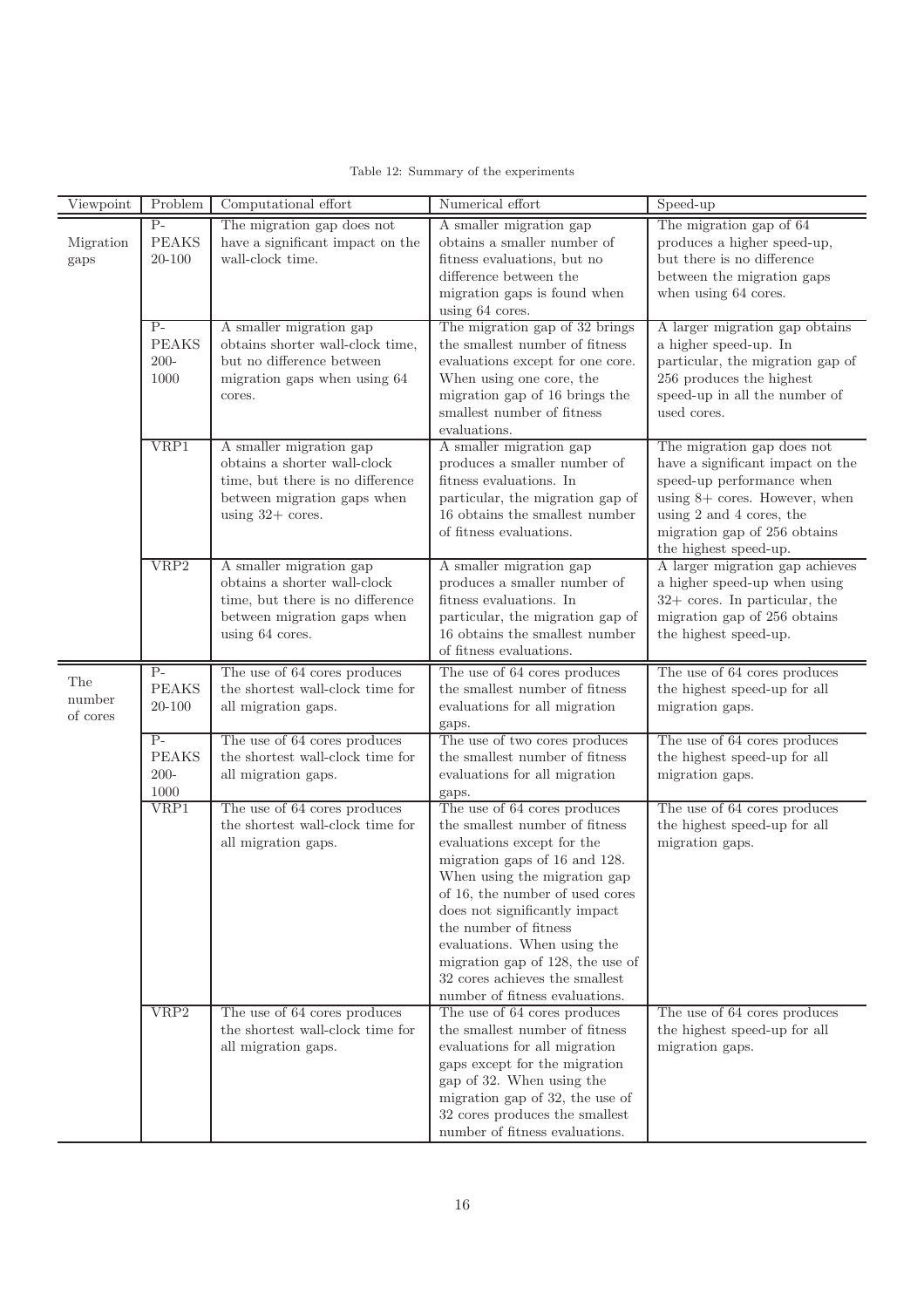properties, especially when the hardware resources are limited (less than 64 cores). An interesting finding of the computational effort is that the difference in the average evaluation time of the solution is directly reflected in the difference in execution times for VRPs of different sizes. This suggests that it may be possible to predict the execution time by regarding problem size differences, for the same class of problem instances.

With respect to the speed-up, our results show that it highly depends on the features of the problem, and while P-PEAKS obtains large gains as more resources are added (nearly linear, even with the high number of cores), VRP only obtains small speed-up improvements when more than 32 cores are used. It is clear that each type of problem has a range of computational resources worth using, which suggests interesting types of research in this sense in the future.

With respect to  $RQ2$ , we have also provided a simple mathematical model for the wall-clock times and the speed-up. These models allow studying these metrics in an easy way and beyond the intuitive look-at-the-graph traditional way, which is hard to compare and exploit in future studies. Using our model, only three parameters should be analyzed, and in many cases (e.g., with a medium/high number of cores), we can focus on only a single parameter  $(a)$ . Using this later value, we can compare different factors and problems as we did in Table [11](#page-14-2) and get sound conclusions that are easy to grasp.

We already mentioned some future work, and more is to come, e.g., in extending this analysis to the rest of the migration policy parameters, mainly the migration selection and the topology. In addition, increasing our benchmark problems with others (having different features) such as continuous problems or black-box functions (e.g., simulators), is expected to provide a more comprehensive study.

#### <span id="page-16-0"></span>Appendix A. Model Selection

This appendix shows how we made the choice of the mathematical model used to understand the wall-clock time and the speed-up. First, we show the numerical functions we considered in making this paper (there are uncountable families of curves, we selected simple but accurate ones). Then, we show the result of model fitting for the wall-clock time and the speed-up and choose the best trade-off model for our analysis in terms of simplicity and accuracy.

### *Appendix A.1. Used Functions*

In this subsection, we discuss the mathematical functions considered in this article. There are a lot of function families for fitting any actual curve. We have tested three function families for this study: linear, rational, and exponential/logarithm ones attending to the results and previous works. In particular, for modeling the wall-clock time and the speed-up, we consider the following six mathematical models:

• Linear function (Linear)

<span id="page-16-4"></span><span id="page-16-2"></span>
$$
f(x) = ax + b \tag{A.1}
$$

• Rational function with two parameters (Rational 1)

$$
f(x) = a + \frac{b}{x}
$$
 (A.2)

• Rational function with two parameters (Rational 2)

<span id="page-16-3"></span>
$$
f(x) = \frac{ax}{x+b}
$$
 (A.3)

<span id="page-16-1"></span>• Rational function with three parameters (Rational 3)

$$
f(x) = \frac{ax+b}{x+c}
$$
 (A.4)

• Exponential function with three parameters (Exponential)

$$
f(x) = a + be^{-cx} \tag{A.5}
$$

• Logarithmic function with two parameters (Logarithmic)

$$
f(x) = a + b \ln(x) \tag{A.6}
$$

For each function,  $x$  indicates the number of used cores, while  $f(x)$  indicates the predicted response value, i.e., the wall-clock time or the speed-up.

#### *Appendix A.2. Model Selection for the Wall-clock Time*

In this subsection, we show the result of model fitting for the wall-clock time. As the data for model fitting, we use the median wall-clock time between migration gaps shown in Section [7.](#page-6-0)

Tables [A.13](#page-17-0) and [A.14](#page-17-0) show the comparison of the models for the prediction of wall-clock time. The "Real WCT" row shows the median wall-clock time between five different migration gaps in these tables. The rest of the rows indicate the prediction results with the models shown in Appendix [Appendix A.](#page-16-0) The "Pred." row indicates the predicted wall-clock time by each model, while the "Error" row indicates the error between the real wall-clock time and the predicted one. The "MAE" column indicates the mean absolute error of each model.

From these results, the Rational 3 model (Eq. [\(A.4\)](#page-16-1)) shows the smallest mean absolute error followed by the Rational 1 model (Eq. [\(A.2\)](#page-16-2)). Although the Exponential model also shows a small prediction error, its value is about ten times larger than Rational 3. All these results show that the mean absolute error is smaller in the order shown in Table [A.15.](#page-17-1)

Fig. [A.14–A.17](#page-18-3) shows the graphical expression of the real wall-clock time and the fitted models. The horizontal axis shows the number of used cores, while the vertical axis shows the wall-clock time. The fitted model for each function is denoted in the legend. Note that the horizontal axis is increasing by a factor of 2.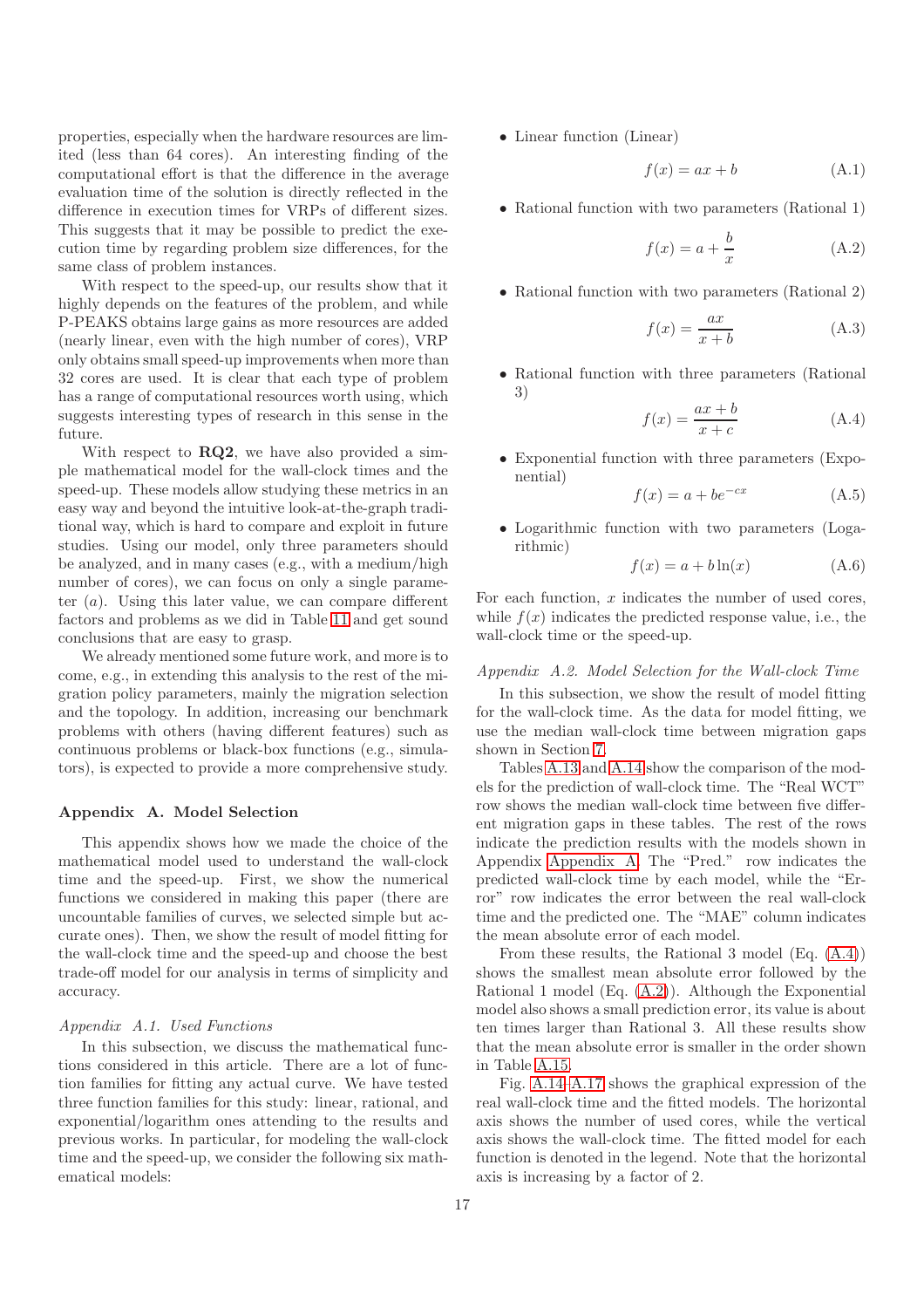<span id="page-17-0"></span>

|             |       |         |             |               | <b>P-PEAKS 20-100</b>  |         |         |         | $P-PEAKS$ 200-1000 ( $\times$ 10 <sup>3</sup> ) |         |         |         |         |         |          |         |      |  |
|-------------|-------|---------|-------------|---------------|------------------------|---------|---------|---------|-------------------------------------------------|---------|---------|---------|---------|---------|----------|---------|------|--|
|             |       |         |             |               | $\#$ of utilized cores |         |         |         | $\#$ of utilized cores                          |         |         |         |         |         |          |         |      |  |
|             |       |         |             |               |                        |         |         |         |                                                 |         |         |         |         |         |          |         |      |  |
|             |       |         |             |               |                        | 16      | 32      | 64      | MAE                                             |         |         |         |         | 16      | 32       | 64      | MAE  |  |
| Real WCT    |       | 6.21    | 3.05        | 1.53          | 0.79                   | 0.41    | 0.21    | 0.12    |                                                 | 6.47    | 3.39    | 1.69    | 0.89    | 0.46    | 0.23     | 0.14    |      |  |
| Linear      | Pred  | 2.73    | 2.67        | 2.56          | 2.33                   | .88     | 0.98    | $-0.82$ |                                                 | 2.93    | 2.87    | 2.75    | 2.51    | 2.03    | $1.06\,$ | $-0.86$ |      |  |
|             | Error | $+3.48$ | $+0.38$     | $-1.02$       | $-1.54$                | $-1.47$ | $-0.77$ | $+0.94$ | 1.37                                            | $+3.55$ | $+0.52$ | $-1.06$ | $-1.62$ | $-1.57$ | $-0.83$  | $+1.00$ | 1.45 |  |
| Rational    | Pred. | 6.18    | 3.10        | 1.55          | 0.78                   | 0.40    | 0.20    | 0.11    |                                                 | 6.52    | 3.29    | .68     | 0.87    | 0.47    | 0.27     | 0.17    |      |  |
|             | Error | $+0.03$ | $-0.04$     | $-0.02$       | $+0.0$                 | $+0.01$ | $+0.00$ | $+0.01$ | 0.02                                            | $-0.05$ | $+0.09$ | $+0.01$ | $+0.02$ | $-0.01$ | $-0.03$  | $-0.02$ | 0.03 |  |
| Rational 2  | Pred. | 6.26    | .64         | 1.20          | L.06                   | 1.00    | 0.97    | 0.96    |                                                 | 6.53    | 1.81    | 1.33    |         | 1.11    | 1.08     | 1.06    |      |  |
|             | Error | $-0.05$ | .41<br>$+1$ | $+0.33$       | $-0.26$                | $-0.59$ | $-0.76$ | $-0.84$ | 0.61                                            | $-0.06$ | $+1.58$ | $+0.36$ | $-0.28$ | $-0.65$ | $-0.84$  | $-0.92$ | 0.67 |  |
| Rational 3  | Pred. | 6.21    | 3.06        | .53           | 0.78                   | 0.41    | 0.22    | 0.13    |                                                 | 6.48    | 3.36    | 1.72    | 0.88    | 0.45    | 0.24     | 0.13    |      |  |
|             | Error | $+0.00$ | $-0.01$     | $+0.00$       | $+0.01$                | $+0.00$ | $-0.01$ | $-0.00$ | 0.01                                            | $-0.00$ | $+0.02$ | $-0.03$ | $+0.01$ | $+0.00$ | $-0.01$  | $+0.01$ | 0.01 |  |
| Exponential | Pred. | 6.09    | 3.37        | $1.2^{\circ}$ | 0.46                   | 0.40    | 0.40    | 0.40    |                                                 | 6.35    | 3.70    | 1.43    | 0.52    | 0.43    | 0.43     | 0.43    |      |  |
|             | Error | $+0.11$ | $-0.31$     | $+0.33$       | $+0.33$                | $+0.01$ | $-0.19$ | $-0.28$ | 0.22                                            | $+0.12$ | $-0.32$ | $+0.26$ | $+0.37$ | $+0.03$ | $-0.19$  | $-0.28$ | 0.23 |  |
| Logarithmic | Pred. | 4.45    | 3.55        | 2.66          | 1.76                   | 0.87    | $-0.03$ | $-0.92$ |                                                 | 4.74    | 3.79    | 2.84    | .90     | 0.95    | 0.00     | $-0.95$ |      |  |
|             | Error | $+1.76$ | $-0.50$     | $-1.12$       | $-0.97$                | $-0.46$ | $+0.24$ | $+1.05$ | 0.87                                            | $+1.73$ | $-0.40$ | $-1.15$ | $-1.01$ | $-0.49$ | $+0.23$  | $+1.09$ | 0.87 |  |

Table A.13: Comparison of the predicted wall-clock time and its error from the real wall-clock time (P-PEAKS)

Table A.14: Comparison of the predicted wall-clock time and its error from the real wall-clock time (VRP)

|             |       |         |                |         | VRP1                   |         |         |         | VRP2                   |         |         |         |          |         |         |         |      |
|-------------|-------|---------|----------------|---------|------------------------|---------|---------|---------|------------------------|---------|---------|---------|----------|---------|---------|---------|------|
|             |       |         |                |         | $\#$ of utilized cores |         |         |         | $\#$ of utilized cores |         |         |         |          |         |         |         |      |
|             |       |         | $\overline{2}$ |         | 8                      | 16      | 32      | 64      | MAE                    |         | 2       |         |          | 16      | 32      | 64      | MAE  |
| Real WCT    |       | 4.04    | 2.16           | 1.11    | 0.60                   | 0.31    | 0.19    | 0.15    |                        | 10.62   | 5.59    | 2.89    | 1.57     | 0.82    | 0.46    | 0.39    |      |
| Linear      | Pred  | 1.86    | 1.82           | 1.75    | 1.60                   | 1.30    | 0.71    | $-0.48$ |                        | 4.86    | 4.76    | 4.57    | 4.18     | 3.40    | 1.85    | $-1.26$ |      |
|             | Error | $+2.18$ | $+0.34$        | $-0.64$ | $-1.00$                | $-0.99$ | $-0.52$ | $+0.63$ | 0.90                   | $+5.76$ | $+0.83$ | $-1.67$ | $-2.61$  | $-2.58$ | $-1.38$ | $+1.65$ | 2.35 |
| Rational 1  | Pred. | 4.08    | 2.09           | 1.09    | 0.59                   | 0.34    | 0.22    | 0.15    |                        | 10.70   | 5.46    | 2.84    | $1.53\,$ | 0.88    | 0.55    | 0.39    |      |
|             | Error | $-0.04$ | $+0.08$        | $+0.02$ | $+0.01$                | $-0.03$ | $-0.03$ | $-0.00$ | 0.03                   | $-0.08$ | $+0.13$ | $+0.05$ | $+0.04$  | $-0.05$ | $-0.09$ | $-0.00$ | 0.06 |
| Rational 2  | Pred. | 4.08    | 1.18           | 0.87    | 0.77                   | 0.73    | 0.71    | 0.70    |                        | 10.73   | 3.08    | 2.27    | 2.00     | .89     | 1.84    | 1.82    |      |
|             | Error | $-0.04$ | $+0.98$        | $+0.23$ | $-0.18$                | $-0.42$ | $-0.52$ | $-0.55$ | 0.42                   | $-0.10$ | $+2.52$ | $+0.63$ | $-0.43$  | $-1.07$ | $-1.38$ | $-1.43$ | 1.08 |
| Rational 3  | Pred. | 4.05    | 2.15           | 1.13    | 0.60                   | 0.33    | 0.19    | 0.12    |                        | 10.62   | 5.58    | 2.92    | $1.55\,$ | 0.85    | 0.50    | 0.33    |      |
|             | Error | $-0.00$ | $+0.02$        | $-0.02$ | $-0.00$                | $-0.02$ | $-0.01$ | $+0.03$ | 0.01                   | $-0.00$ | $+0.01$ | $-0.02$ | $+0.02$  | $-0.03$ | $-0.04$ | $+0.06$ | 0.03 |
| Exponential | Pred. | 3.96    | 2.36           | 0.95    | 0.37                   | 0.31    | 0.31    | 0.31    |                        | 10.41   | 6.13    | 2.44    | 0.96     | 0.80    | 0.80    | 0.80    |      |
|             | Error | $+0.08$ | $-0.20$        | $+0.15$ | $+0.23$                | $+0.01$ | $-0.12$ | $-0.15$ | 0.13                   | $+0.21$ | $-0.54$ | $+0.45$ | $+0.61$  | $+0.02$ | $-0.34$ | $-0.42$ | 0.37 |
| Logarithmic | Pred. | 2.98    | 2.40           | 1.81    | .22                    | 0.64    | 0.05    | $-0.54$ |                        | 7.80    | 6.27    | 4.73    | 3.19     | .66     | 0.12    | $-1.42$ |      |
|             | Error | $+1.06$ | $-0.23$        | $-0.70$ | $-0.63$                | $-0.32$ | $+0.14$ | $+0.69$ | 0.54                   | $+2.82$ | $-0.67$ | $-1.84$ | $-1.62$  | $-0.83$ | $+0.34$ | $+1.80$ | 1.42 |

<span id="page-17-1"></span>Table A.15: Rank of the mean absolute error for the prediction of the wall-clock time

| Rank | Function    |
|------|-------------|
| ı    | Rational 3  |
| 2    | Rational 1  |
| 3    | Exponential |
| 4    | Rational 2  |
| 5    | Logarithmic |
| 6    | Linear      |

From these figures, we can see that the Rational 1 and the Rational 3 functions are well fitted to the actual curve of the real wall-clock time. For the other models, the fitted lines are far from the actual line.

From these analyses, it can be said that the Rational 3 function is the most appropriate for expressing the wallclock time. Therefore, this paper adopted the Rational 3 function for modeling the wall-clock time.

#### *Appendix A.3. Model Selection for the Speed-up*

In this subsection, we show the result of model fitting for the speed-up. As the data for model fitting, we use the speed-up when using the migration gap of 64 shown in Section [9.](#page-11-0)

Tables [A.16](#page-19-17) and [A.17](#page-19-17) show the comparison of models for the prediction of the speed-up. In these tables, the "Real SU" row shows the speed-up with the migration gap of 64. The rest of the rows indicate the prediction results with the models shown in Appendix [Appendix A.](#page-16-0) The "Pred." row indicates the predicted speed-up by each model, while the "Error" row indicates the error between the real speed-up and the predicted one. The "MAE" column indicates the mean absolute error of each model.

From these results, the Rational 3 model (Eq. [\(A.4\)](#page-16-1)) shows the smallest mean absolute error followed by the Rational 2 model (Eq.  $(A.3)$ ). The Linear model (Eq.  $(A.1)$ ) shows a small prediction error in the P-PEAKS problems while it obtains a larger error in VRPs. The remaining models produce large prediction errors. All these results show that the mean absolute error is smaller, in the order shown in Table [A.18.](#page-19-18)

Fig. [A.18–A.21](#page-20-13) shows the graphical expression of the real speed-up and the fitted models. The horizontal axis shows the number of used cores, while the vertical axis shows the speed-up. The fitted model for each function is denoted in the legend.

From these figures, the Rational 2 and the Rational 3 functions both well-fitted to the real speed-up functions for all problems, and they obtain a similar prediction curve. On the other hand, the Linear function looks suited for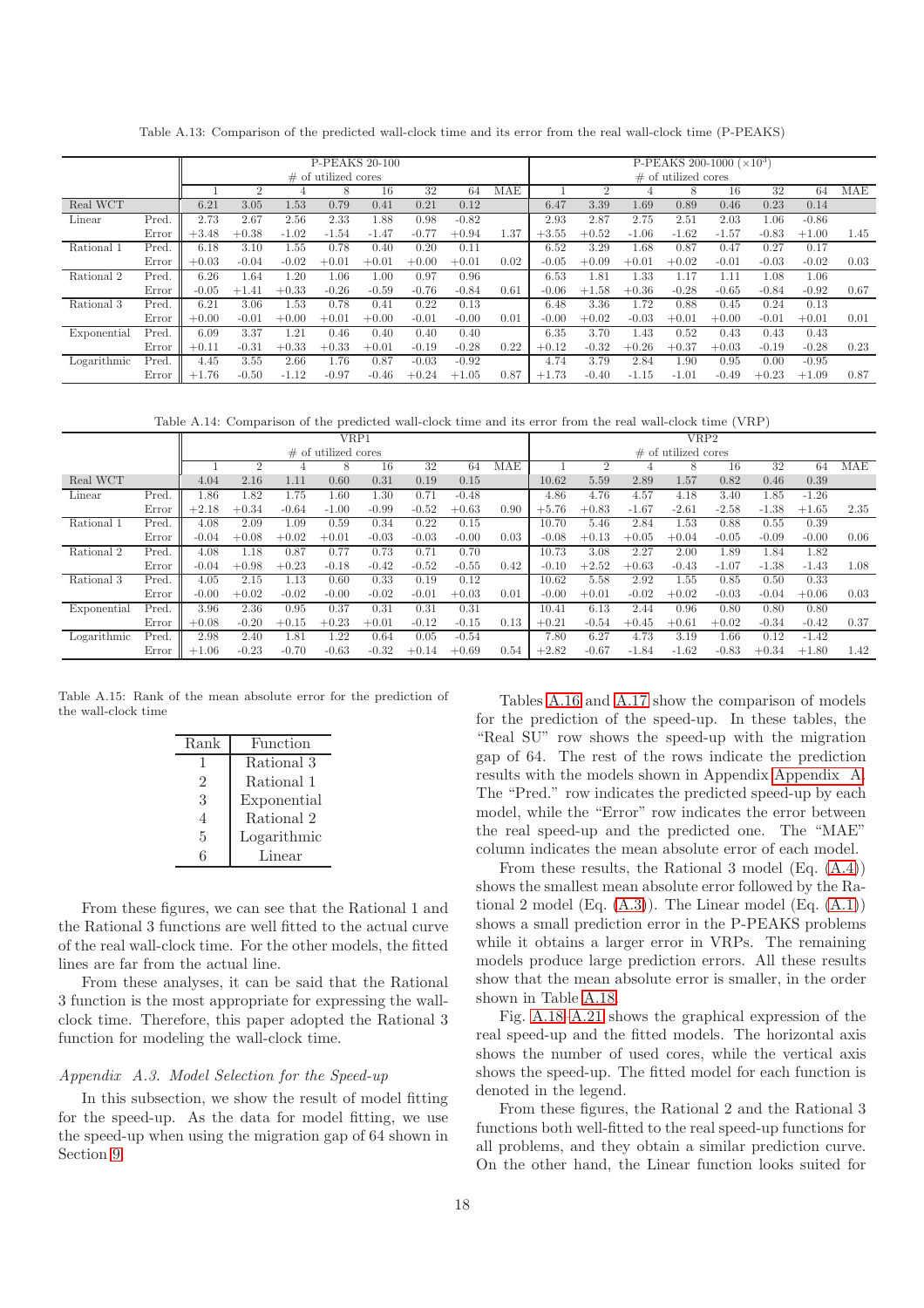<span id="page-18-3"></span>

Figure A.14: The comparison of mathematical models for predicting the wall-clock time on P-PEAKS 20-100 [s]



Figure A.16: The comparison of mathematical models for predicting the wall-clock time on VRP1 [s]

the P-PEAKS problems, but it does not reproduce well the curve of VRPs. In contrast, the Logarithmic function seems well-fitting VRPs, but is not suited for the P-PEAKS problems. For the remaining functions, the Rational 1 and the Exponential functions, the fitted curves are far from the actual speed-up and are not suitable for approximating the speed-up.

From these analyses, it can be said that the Rational 3 function is the most appropriate for expressing the speedup. Therefore, this paper adopted the Rational 3 function for modeling the speed-up.

This choice is also consistent with the choice of the Rational 3 function for modeling the wall-clock time. This is because if the wall-clock time is modeled as  $\hat{T}(x)$  =  $(ax + b)/(x + c)$ , the speed-up is calculated as  $S(x) =$  $\hat{T}(1)/\hat{T}(x) \equiv (a'x + b')/(x + c')$ . Therefore, this choice makes sense.



Figure A.15: The comparison of mathematical models for predicting the wall-clock time on P-PEAKS 200-1000 [s]



Figure A.17: The comparison of mathematical models for predicting the wall-clock time on VRP2 [s]

#### Acknowledgments

This research has been supported by Japan Society for the Promotion of Science Grant-in-Aid for Young Scientists Grant Number JP19K20362. Moreover, this research has been partially funded by the European project TAILOR (EC G.A. 952215), and by PRECOG (UMA18- FEDERJA-003), Andalucía Tech, Universidad de Málaga.

#### References

- <span id="page-18-0"></span>[1] E. Alba, C. Blum, P. Isasi, C. Len, J. A. Gmez (Eds.), Optimization Techniques for Solving Complex Problems, John Wiley & Sons, Inc., 2009. [doi:10.1002/9780470411353](http://dx.doi.org/10.1002/9780470411353).
- <span id="page-18-1"></span>[2] E.-G. Talbi, Metaheuristics: From Design to Implementation, Wiley, 2009.
- <span id="page-18-2"></span>[3] O. Kramer, Genetic Algorithm Essentials, Springer International Publishing, 2017. [doi:10.1007/978-3-319-52156-5](http://dx.doi.org/10.1007/978-3-319-52156-5).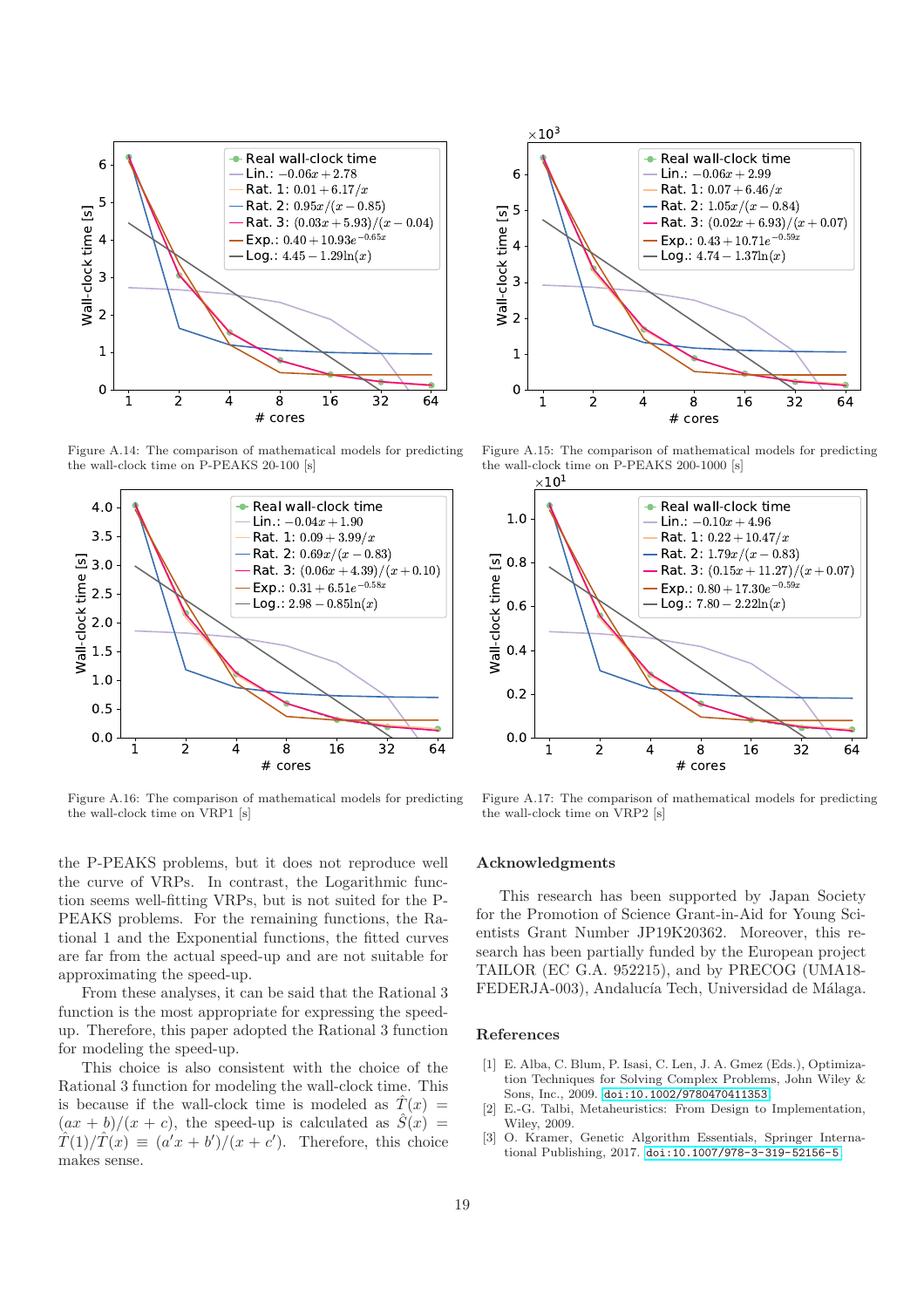Table A.16: Comparison of the predicted speed-up and its error from the real speed-up (P-PEAKS)

<span id="page-19-17"></span>

|             |       |          |                |          | P-PEAKS 20-100         |         |          |          |                        | P-PEAKS 200-1000 |          |           |          |         |          |          |            |  |
|-------------|-------|----------|----------------|----------|------------------------|---------|----------|----------|------------------------|------------------|----------|-----------|----------|---------|----------|----------|------------|--|
|             |       |          |                |          | $\#$ of utilized cores |         |          |          | $\#$ of utilized cores |                  |          |           |          |         |          |          |            |  |
|             |       |          | $\overline{2}$ |          |                        | 16      | 32       | 64       | MAE                    |                  | 2        |           |          | 16      | 32       | 64       | <b>MAE</b> |  |
| Real SU     |       | 1.00     | 2.06           | 3.98     | 7.75                   | 15.18   | 30.17    | 52.46    |                        | 1.00             | 1.91     | 3.86      | 7.35     | 14.22   | 28.05    | 45.59    |            |  |
| Linear      | Pred. | 1.94     | 2.76           | 4.41     | 7.72                   | 14.32   | 27.52    | 53.94    |                        | 2.23             | 2.95     | 4.39      | 7.27     | 13.03   | 24.54    | 47.57    |            |  |
|             | Error | $-0.94$  | $-0.70$        | $-0.43$  | $+0.04$                | $+0.86$ | $+2.65$  | $-1.48$  | 1.01                   | $-1.23$          | $-1.04$  | $-0.54$   | $+0.08$  | $+1.19$ | $+3.51$  | $-1.98$  | 1.37       |  |
| Rational    | Pred. | $-7.36$  | 9.00           | 17.18    | 21.27                  | 23.32   | 24.34    | 24.85    |                        | $-6.44$          | 8.22     | $15.55\,$ | 19.21    | 21.05   | 21.96    | 22.42    |            |  |
|             | Error | $+8.36$  | $-6.94$        | $-13.20$ | $-13.52$               | $-8.14$ | $+5.84$  | $+27.60$ | 11.94                  | $+7.44$          | $-6.31$  | $-11.69$  | $-11.86$ | $-6.83$ | $+6.09$  | $+23.17$ | 10.48      |  |
| Rational 2  | Pred. | 1.04     | 2.08           | 4.12     | 8.11                   | 15.70   | 29.50    | 52.61    |                        | 1.03             | 2.04     | 4.02      | 7.84     | 14.89   | 27.08    | 45.84    |            |  |
|             | Error | $-0.04$  | $-0.02$        | $-0.14$  | $-0.36$                | $-0.52$ | $+0.68$  | $-0.16$  | 0.27                   | $-0.03$          | $-0.13$  | $-0.17$   | $-0.48$  | $-0.67$ | $+0.97$  | $-0.25$  | 0.39       |  |
| Rational 3  | Pred. | 0.82     | 1.88           | 3.97     | 8.03                   | 15.72   | 29.61    | 52.58    |                        | 0.71             | 1.76     | 3.81      | 7.73     | 14.94   | 27.23    | 45.79    |            |  |
|             | Error | $+0.18$  | $+0.18$        | $+0.02$  | $-0.27$                | $-0.54$ | $+0.56$  | $-0.12$  | 0.27                   | $+0.29$          | $+0.15$  | $+0.05$   | $-0.38$  | $-0.72$ | $+0.82$  | $-0.20$  | 0.37       |  |
| Exponential | Pred. | 16.09    | 16.09          | 16.09    | 16.09                  | 16.09   | 16.09    | 16.09    |                        | 14.57            | 14.57    | 14.57     | 14.57    | 14.57   | 14.57    | 14.57    |            |  |
|             | Error | $-15.09$ | $-14.02$       | $-12.10$ | $-8.33$                | $-0.91$ | $+14.09$ | $+36.37$ | 14.42                  | $-13.57$         | $-12.66$ | $-10.71$  | $-7.21$  | $-0.35$ | $+13.48$ | $+31.02$ | 12.72      |  |
| Logarithmic | Pred. | $-7.68$  | 0.25           | 8.17     | 16.09                  | 24.01   | 31.93    | 39.85    |                        | $-6.48$          | 0.54     | 7.55      | 14.57    | 21.58   | 28.60    | 35.61    |            |  |
|             | Error | $+8.68$  | $+1.82$        | $-4.18$  | $-8.33$                | $-8.83$ | $-1.75$  | $+12.60$ | 6.60                   | $+7.48$          | $+1.37$  | $-3.70$   | $-7.21$  | $-7.37$ | $-0.54$  | $+9.98$  | 5.38       |  |

Table A.17: Comparison of the predicted speed-up and its error from the real speed-up (VRP)

|             |       |         |         |         |                        | VRP1    |          |          | VRP2                   |         |         |         |         |         |          |          |      |
|-------------|-------|---------|---------|---------|------------------------|---------|----------|----------|------------------------|---------|---------|---------|---------|---------|----------|----------|------|
|             |       |         |         |         | $\#$ of utilized cores |         |          |          | $\#$ of utilized cores |         |         |         |         |         |          |          |      |
|             |       |         |         |         |                        | 16      | 32       | 64       | MAE                    |         |         |         | 8       | 16      | 32       | 64       | MAE  |
| Real SU     |       | 1.00    | 1.92    | 3.85    | 6.89                   | 13.43   | 21.22    | 26.10    |                        | 1.00    | 1.91    | 3.71    | 6.79    | 12.92   | 22.39    | 27.53    |      |
| Linear      | Pred  | 3.63    | 4.03    | 4.85    | 6.49                   | 9.75    | 16.29    | 29.36    |                        | 3.42    | 3.86    | 4.73    | 6.47    | 9.96    | 16.93    | 30.88    |      |
|             | Error | $-2.63$ | $-2.12$ | $-1.00$ | $+0.40$                | $+3.68$ | $+4.93$  | $-3.27$  | 2.58                   | $-2.42$ | $-1.95$ | $-1.02$ | $+0.32$ | $+2.96$ | $+5.46$  | $-3.35$  | 2.50 |
| Rational 1  | Pred. | $-3.69$ | 6.30    | 11.30   | 13.80                  | 15.05   | 15.67    | 15.98    |                        | $-3.93$ | 6.41    | 11.59   | 14.17   | 15.47   | 16.11    | 16.44    |      |
|             | Error | $+4.69$ | $-4.39$ | $-7.45$ | $-6.91$                | $-1.61$ | $+5.55$  | $+10.12$ | 5.82                   | $+4.93$ | $-4.51$ | $-7.88$ | $-7.38$ | $-2.54$ | $+6.28$  | $+11.09$ | 6.37 |
| Rational 2  | Pred  | 1.18    | 2.30    | 4.35    | 7.86                   | 13.19   | 19.93    | 26.77    |                        | .14     | 2.22    | 4.24    | 7.75    | 13.25   | 20.54    | 28.34    |      |
|             | Error | $-0.18$ | $-0.38$ | $-0.50$ | $-0.98$                | $+0.25$ | $+1.30$  | $-0.68$  | 0.61                   | $-0.14$ | $-0.32$ | $-0.53$ | $-0.96$ | $-0.33$ | $+1.85$  | $-0.81$  | 0.70 |
| Rational 3  | Pred  | 0.54    | .79     | 4.05    | 7.85                   | 13.40   | 20.14    | 26.64    |                        | 0.50    | 1.70    | 3.91    | 7.70    | 13.45   | 20.77    | 28.22    |      |
|             | Error | $+0.46$ | $+0.13$ | $-0.20$ | $-0.96$                | $+0.03$ | $+1.09$  | $-0.54$  | 0.49                   | $+0.50$ | $+0.20$ | $-0.20$ | $-0.91$ | $-0.53$ | $+1.63$  | $-0.69$  | 0.67 |
| Exponential | Pred. | 10.63   | 10.63   | 10.63   | 10.63                  | 10.63   | 10.63    | 10.63    |                        | 10.89   | 10.89   | 10.89   | 10.89   | 10.89   | 10.89    | 10.89    |      |
|             | Error | $-9.63$ | $-8.71$ | $-6.78$ | $-3.74$                | $+2.80$ | $+10.59$ | $+15.47$ | 8.25                   | $-9.89$ | $-8.99$ | $-7.18$ | $-4.10$ | $+2.03$ | $+11.50$ | $+16.63$ | 8.62 |
| Logarithmic | Pred. | $-2.60$ | 1.81    | 6.22    | 10.63                  | 15.04   | 19.45    | 23.86    |                        | $-3.01$ | 1.62    | 6.26    | 10.89   | 15.53   | 20.16    | 24.80    |      |
|             | Error | $+3.60$ | $+0.11$ | $-2.37$ | $-3.74$                | $-1.61$ | $+1.77$  | $+2.24$  | 2.21                   | $+4.01$ | $+0.28$ | $-2.55$ | $-4.10$ | $-2.60$ | $+2.23$  | $+2.73$  | 2.64 |

<span id="page-19-18"></span>Table A.18: Rank of the mean absolute error for the prediction of the speed-up

| Rank | Function    |
|------|-------------|
| ı    | Rational 3  |
| 2    | Rational 2  |
| 3    | Linear      |
| 4    | Logarithmic |
| 5    | Rational 1  |
| հ    | Exponential |

- <span id="page-19-0"></span>[4] C. Blum, A. Roli, Metaheuristics in combinatorial optimization: Overview and conceptual comparison, ACM COMPUT-ING SURVEYS (2003) 268–308.
- <span id="page-19-1"></span>[5] E. Alba, Parallel metaheuristics: a new class of algorithms, Vol. 47, John Wiley & Sons, 2005.
- <span id="page-19-2"></span>[6] E.-G. Talbi, Parallel combinatorial optimization, Vol. 58, John Wiley & Sons, 2006.
- <span id="page-19-3"></span>[7] T. Harada, E. Alba, Parallel genetic algorithms: a useful survey, ACM Computing Surveys (CSUR) 53 (4) (2020) 1–39.
- <span id="page-19-4"></span>[8] M. Tomassini, Spatially structured evolutionary algorithms: Artificial evolution in space and time, Springer, 2006. [doi:10.1007/3-540-29938-6](http://dx.doi.org/10.1007/3-540-29938-6).
- <span id="page-19-5"></span>[9] E. Alba, J. M. Troya, A survey of parallel distributed genetic algorithms, Complexity 4 (4) (1999) 31–52.
- <span id="page-19-6"></span>[10] E. Alba, G. Luque, S. Nesmachnow, Parallel metaheuristics: recent advances and new trends, International Transactions in Operational Research 20 (1) (2013) 1–48.
- <span id="page-19-7"></span>[11] M. Kurdi, An effective new island model genetic algorithm for job shop scheduling problem, Computers & operations research 67 (2016) 132–142.
- <span id="page-19-8"></span>[12] L. Agusti, S. Salcedo-Sanz, S. Jiménez-Fernández, L. Carro-

Calvo, J. Del Ser, J. A. Portilla-Figueras, et al., A new grouping genetic algorithm for clustering problems, Expert Systems with Applications 39 (10) (2012) 9695–9703.

- <span id="page-19-9"></span>[13] X. Hu, X. Chen, Y. Zhao, W. Yao, Optimization design of satellite separation systems based on multi-island genetic algorithm, Advances in Space Research 53 (5) (2014) 870–876.
- <span id="page-19-10"></span>[14] M. Abbasi, M. Rafiee, M. R. Khosravi, A. Jolfaei, V. G. Menon, J. M. Koushyar, An efficient parallel genetic algorithm solution for vehicle routing problem in cloud implementation of the intelligent transportation systems, Journal of cloud Computing 9 (1) (2020) 6.
- <span id="page-19-11"></span>[15] J. Lässig, D. Sudholt, General upper bounds on the runtime of parallel evolutionary algorithms, Evolutionary Computation 22 (3) (2014) 405–437.
- <span id="page-19-12"></span>[16] J. Lässig, D. Sudholt, Design and analysis of migration in parallel evolutionary algorithms, Soft Computing 17 (7) (2013) 1121– 1144.
- <span id="page-19-13"></span>[17] A. Abdelhafez, E. Alba, G. Luque, Performance analysis of synchronous and asynchronous distributed genetic algorithms on multiprocessors, Swarm and Evolutionary Computation 49 (2019) 147–157.
- <span id="page-19-14"></span>[18] D. M. Janssen, A. W.-C. Liew, Acceleration of genetic algorithm on gpu cuda platform, in: 2019 20th International Conference on Parallel and Distributed Computing, Applications and Technologies (PDCAT), IEEE, 2019, pp. 208–213.
- <span id="page-19-15"></span>[19] H. Khalloof, P. Ostheimer, W. Jakob, S. Shahoud, C. Duepmeier, V. Hagenmeyer, Superlinear speedup of parallel population-based metaheuristics: A microservices and container virtualization approach, in: International Conference on Intelligent Data Engineering and Automated Learning, Springer, 2019, pp. 386–393.
- <span id="page-19-16"></span>[20] T.-C. Wang, C.-Y. Lin, R.-T. Liaw, C.-K. Ting, Empirical analysis of island model on large scale global optimization, in: 2019 IEEE Congress on Evolutionary Computation (CEC), IEEE, 2019, pp. 342–349.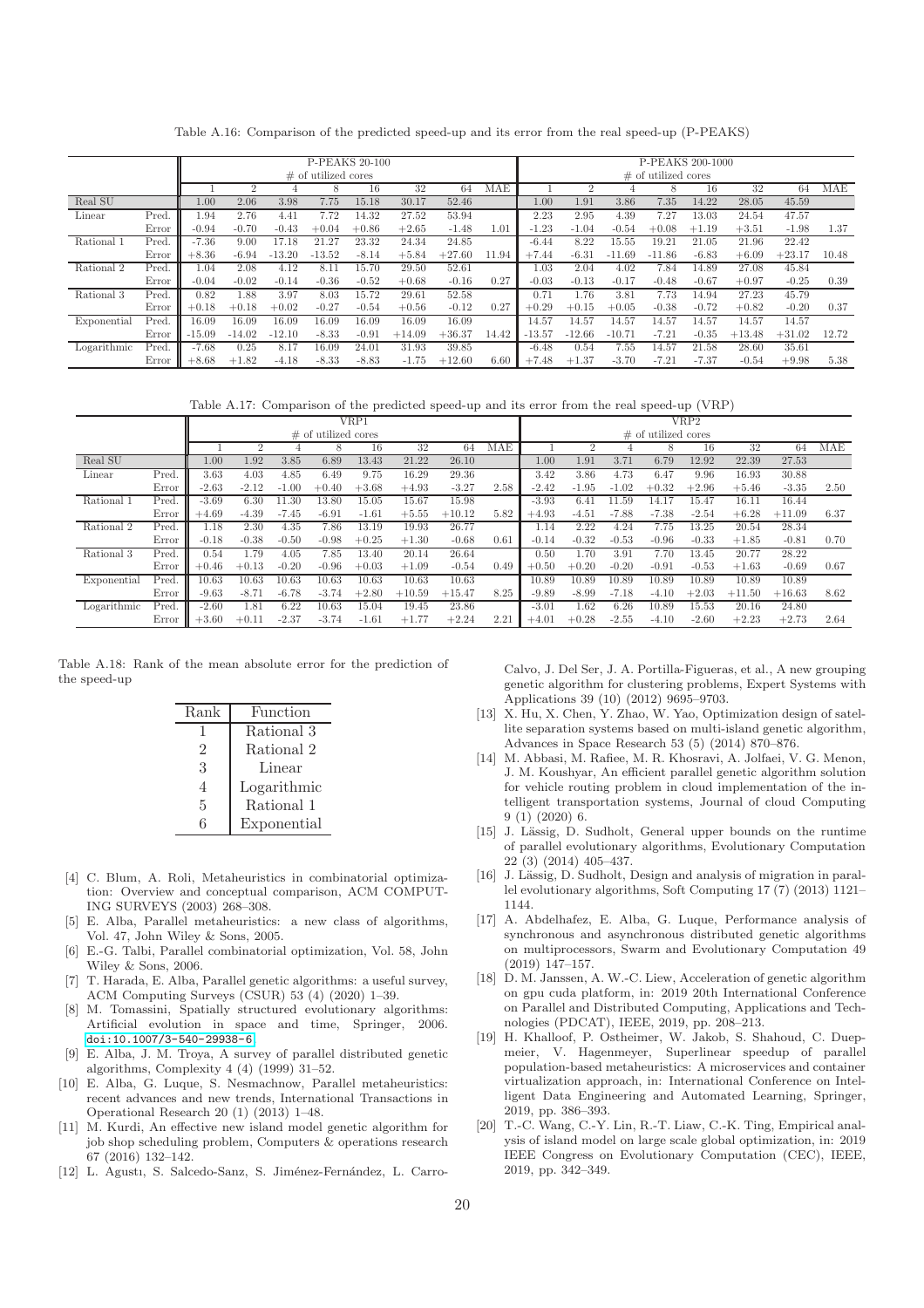<span id="page-20-13"></span>

Figure A.18: The comparison of mathematical models for predicting the speed-up on P-PEAKS 20-100



Figure A.20: The comparison of mathematical models for predicting the speed-up on VRP1

- <span id="page-20-0"></span>[21] J. Muszynski, S. Varrette, B. Dorronsoro, P. Bouvry, Distributed cellular evolutionary algorithms in a byzantine environment, in: 2015 IEEE International Parallel and Distributed Processing Symposium Workshop, IEEE, 2015, pp. 307–313.
- <span id="page-20-1"></span>[22] E. Cantú-Paz, A summary of research on parallel genetic algorithms, Tech. rep., University of Illinois, Urbana-Champain, USA, no. 95007 (1995).
- <span id="page-20-2"></span>[23] E. Cantú-Paz, Migration policies, selection pressure, and parallel evolutionary algorithms, Journal of heuristics 7 (4) (2001) 311–334.
- <span id="page-20-3"></span>[24] I. De Falco, A. Della Cioppa, D. Maisto, U. Scafuri, E. Tarantino, Impact of the topology on the performance of distributed differential evolution, in: A. I. Esparcia-Alcázar, A. M. Mora (Eds.), Applications of Evolutionary Computation, Springer Berlin Heidelberg, Berlin, Heidelberg, 2014, pp. 75–85.
- <span id="page-20-4"></span>[25] E. Alba, J. M. Troya, Analyzing synchronous and asynchronous parallel distributed genetic algorithms, Future Generation Computer Systems 17 (4) (2001) 451–465, workshop on Bio-inspired Solutions to Parallel Computing problems. [doi:https://doi.org/10.1016/S0167-739X\(99\)00129-6](http://dx.doi.org/https://doi.org/10.1016/S0167-739X(99)00129-6).
- <span id="page-20-5"></span>[26] I. Rocha, E. Parente, A. Melo, A hybrid shared/distributed memory parallel genetic algorithm for optimization of laminate composites, Composite Structures 107 (2014) 288–297.



Figure A.19: The comparison of mathematical models for predicting the speed-up on P-PEAKS 200-1000



Figure A.21: The comparison of mathematical models for predicting the speed-up on VRP2

[doi:https://doi.org/10.1016/j.compstruct.2013.07.049](http://dx.doi.org/https://doi.org/10.1016/j.compstruct.2013.07.049).

- <span id="page-20-6"></span>[27] Y. Y. Liu, S. Wang, A scalable parallel genetic algorithm for the generalized assignment problem, Parallel Computing 46 (2015) 98–119. [doi:https://doi.org/10.1016/j.parco.2014.04.008](http://dx.doi.org/https://doi.org/10.1016/j.parco.2014.04.008).
- <span id="page-20-7"></span>[28] K. A. D. Jong, M. A. Potter, W. M. Spears, Using problem generators to explore the effects of epistasis, in: The Seventh International Conference on Genetic Algorithms, 1997, pp. 338– 345.
- <span id="page-20-8"></span>[29] G. Laporte, The vehicle routing problem: An overview of exact and approximate algorithms, European Journal of Operational Research 59 (3) (1992) 345 – 358. [doi:https://doi.org/10.1016/0377-2217\(92\)90192-C](http://dx.doi.org/https://doi.org/10.1016/0377-2217(92)90192-C).
- <span id="page-20-9"></span>[30] M. R. Garey, D. S. Johnson, Computers and Intractability: A Guide to the Theory of NP-Completeness (Series of Books in the Mathematical Sciences), 1st Edition, W. H. Freeman, 1979.
- <span id="page-20-10"></span>[31] N. Christofides, Combinatorial optimization, Wiley, 1979. [32] E. Gabriel, G. E. Fagg, G. Bosilca, T. Angskun, J. J. Dongarra,
- <span id="page-20-11"></span>J. M. Squyres, V. Sahay, P. Kambadur, B. Barrett, A. Lumsdaine, R. H. Castain, D. J. Daniel, R. L. Graham, T. S. Woodall, Open MPI: Goals, concept, and design of a next generation MPI implementation, in: Proceedings, 11th European PVM/MPI Users' Group Meeting, Budapest, Hungary, 2004, pp. 97–104.
- <span id="page-20-12"></span>I. Oliver, D. Smith, J. R. Holland, Study of permutation